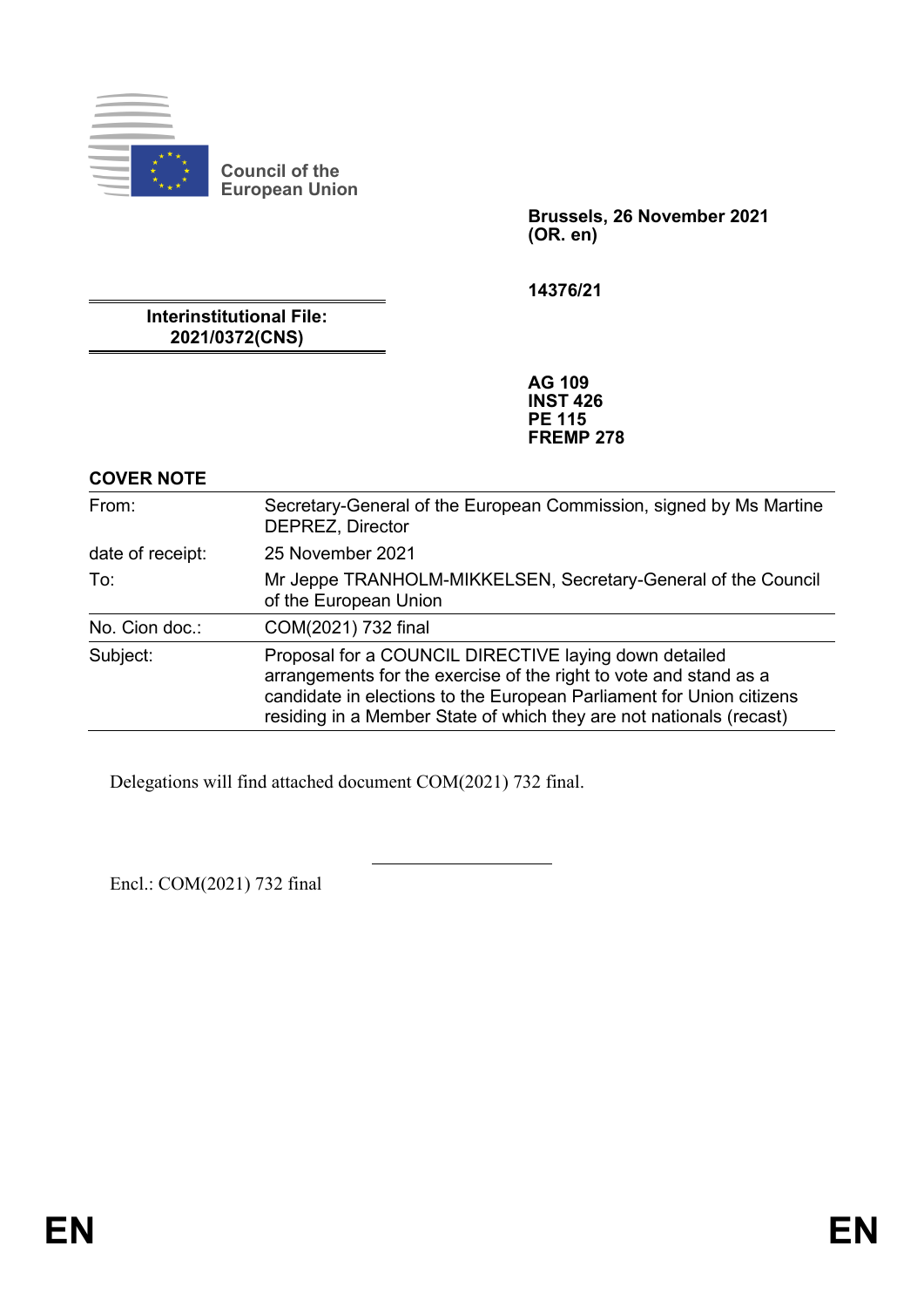

Brussels, 25.11.2021 COM(2021) 732 final

2021/0372 (CNS)

Proposal for a

### **COUNCIL DIRECTIVE**

**laying down detailed arrangements for the exercise of the right to vote and stand as a candidate in elections to the European Parliament for Union citizens residing in a Member State of which they are not nationals (recast)**

{SEC(2021) 576 final} - {SWD(2021) 357 final} - {SWD(2021) 358 final}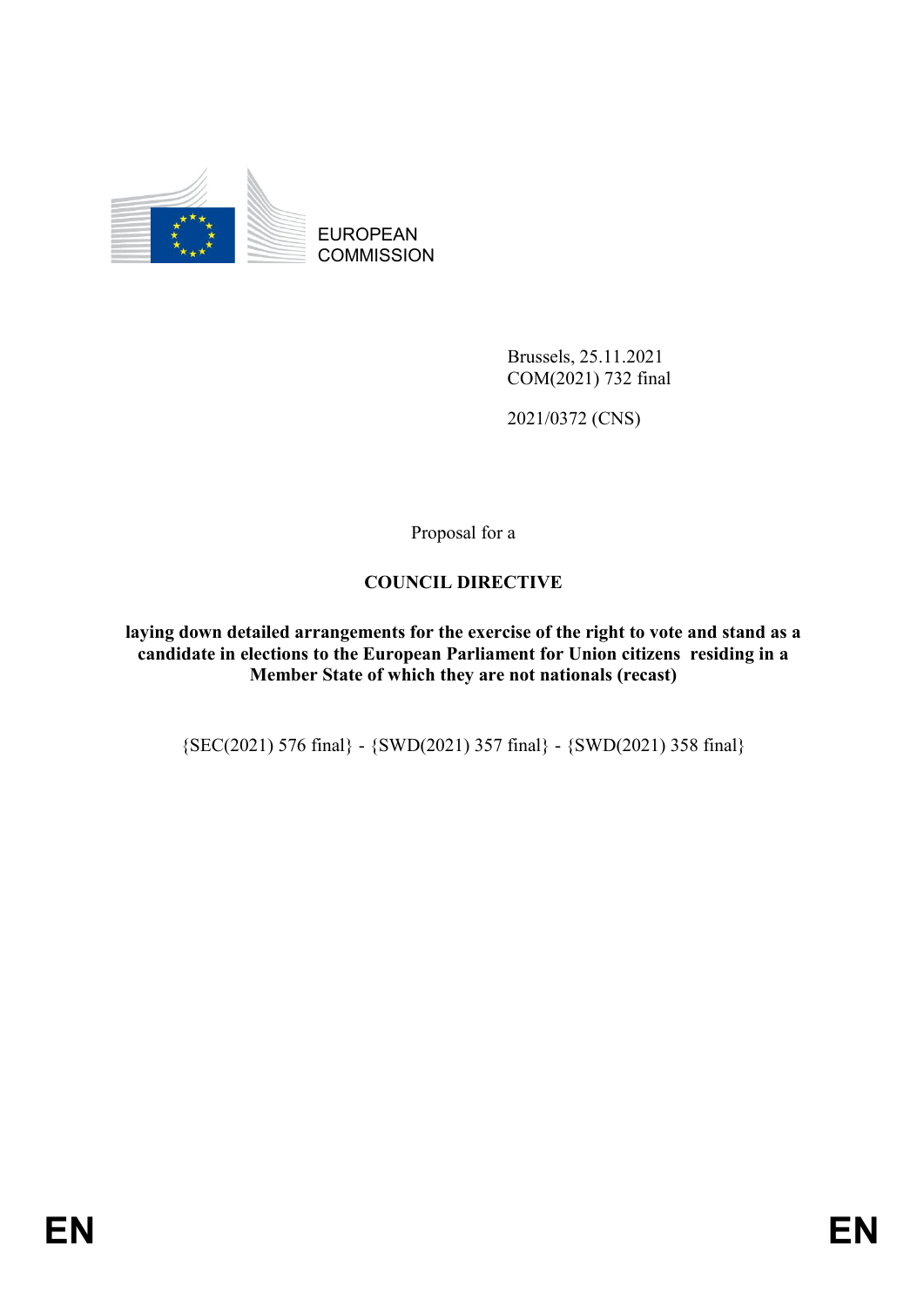# **EXPLANATORY MEMORANDUM**

### **1. CONTEXT OF THE PROPOSAL**

#### **• Reasons for and objectives of the proposal**

It is important to ensure that mobile EU citizens can fully exercise their EU citizenship rights in the context of the next elections to the European Parliament.

Democracy is one of the values on which the European Union is founded. Every citizen has the right to participate in the EU's democratic life and decisions are to be taken as openly and as closely as possible to the citizen. EU citizens are directly represented in the European Parliament.

EU citizenship entails specific democratic rights. EU citizens who have exercised their right to live, work or study in a Member State of which they are not a national ('mobile EU citizens') have the right to vote and stand as a candidate in elections to the European Parliament in their Member State of residence.

Council Directive 93/109/EC lays down the detailed arrangements for the exercise of their electoral rights in elections to the European Parliament in their Member States of residence.

In the EU Citizenship Report  $2020<sup>1</sup>$ , the Commission expressed its intention to propose an update of Council Directive 93/109/EC on the right of mobile EU citizens to vote and stand as candidate in elections to the European Parliament. The aim is to facilitate the provision of information to citizens and improve the exchange of relevant information among Member States, including to prevent multiple voting. The Commission Work Programme for 2021 announced a legislative initiative to improve the electoral rights of mobile EU citizens.

Despite the measures currently in place, mobile EU citizens still face difficulties in exercising their electoral rights in elections to the European Parliament. Problems include difficulties in obtaining correct information on how to vote and stand as candidate, burdensome registration processes, and the effect of deregistration from elections in the Member State of origin. Specifically, the information exchange between Member States on registered voters and candidates in order to prevent multiple voting in elections to the European Parliament is being hindered by an inconsistent scope and deadlines for data exchange and collection.

This initiative updates, clarifies and strengthen the existing rules to address the difficulties faced by mobile EU citizens, with the aim to ensure broad and inclusive participation in the 2024 elections to the European Parliament, support mobile EU citizens in the exercise of their rights and protect the integrity of elections.

This proposal builds on long-standing and regular exchanges with Member State's competent authorities through the Commission's dedicated implementation group for the directives, the expert group on electoral matters, and two further dedicated joint meetings of the multidisciplinary European Cooperation Network on Elections and the expert group on electoral matters.

This is an initiative under the regulatory fitness and performance programme (REFIT).

#### **• Consistency with existing policy provisions in the policy area**

A New Push for European Democracy is a priority of the Commission as announced by President von der Leyen in the Political guidelines of the Commission 2019-2024<sup>2</sup>.

The European Democracy Action Plan<sup>3</sup> presented by the Commission on 3 December 2020 announced the Commission's intention to reinforce the protection of electoral processes and

 $\mathbf{1}$ <sup>1</sup> COM/2020/730 final,<https://eur-lex.europa.eu/legal-content/EN/TXT/?uri=CELEX%3A52020DC0730> .

<sup>2</sup> [political-guidelines-next-commission\\_en\\_0.pdf \(europa.eu\).](https://ec.europa.eu/info/sites/default/files/political-guidelines-next-commission_en_0.pdf)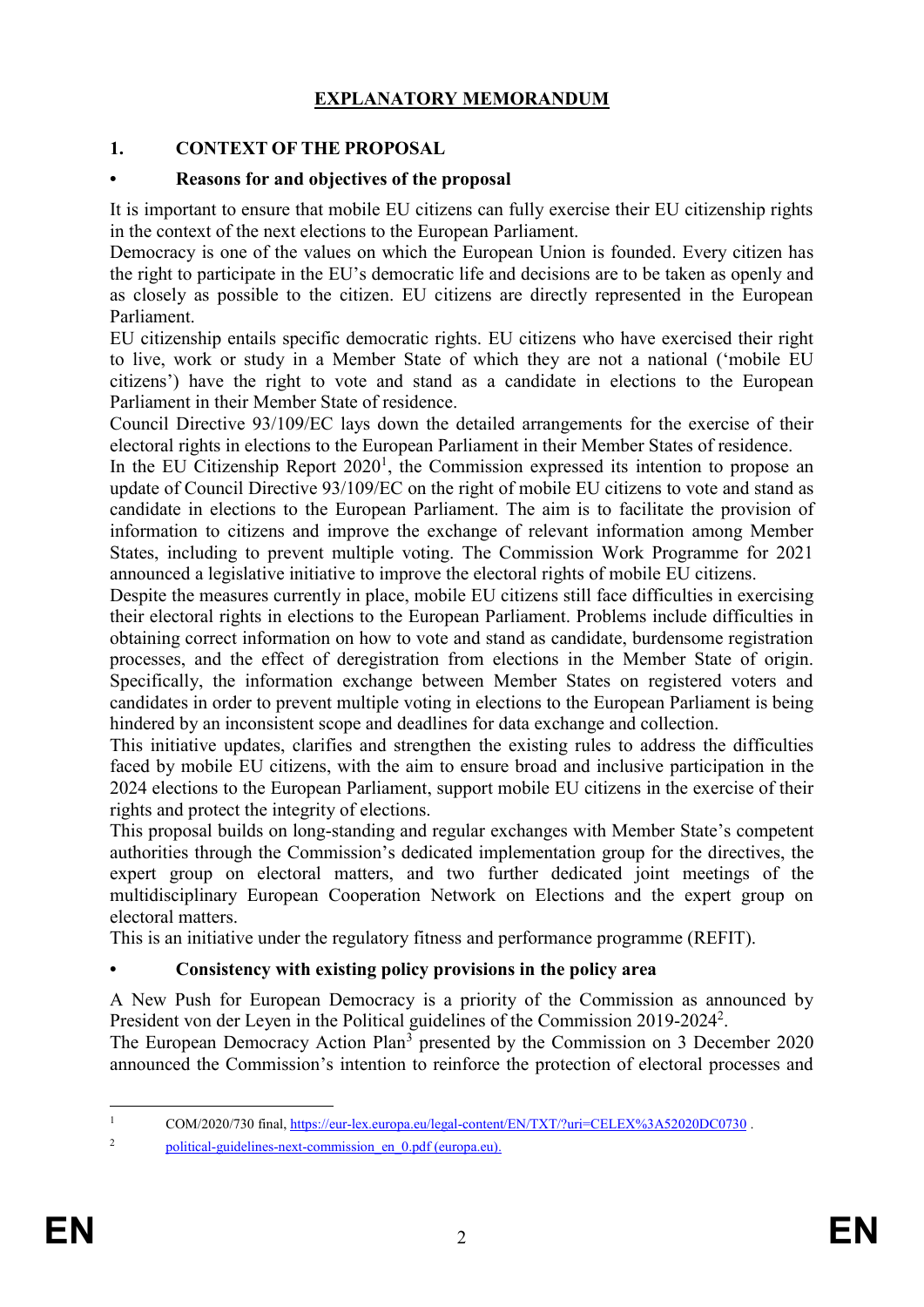propose a new EU operational mechanism to strengthen cooperation between Member States and regulatory authorities. All measures proposed are coherent with the objectives inspiring Council Decision 2018/994 on the revision of EU electoral law.

This initiative is also closely related to the proposal to recast Council Directive 94/80/EC of 19 December 1994<sup>4</sup> and to the work being done on the other initiatives in the transparency and democracy package of the Commission Work Programme 2021. This initiative will also be accompanied by a Communication in which one aim is to support electoral participation of mobile EU citizens.

## **• Consistency with other Union policies**

The proposal ensures consistency with the EU Single Digital Gateway Regulation<sup>5</sup> regarding access to high-quality information with regard to Union and national rules applicable to citizens exercising or intending to exercise their rights derived from Union law in the field of the internal market and with the 'Union of Equality: Strategy for the Rights of Persons with Disabilities 2021-2030'<sup>6</sup> which seeks to guarantee political rights of persons with disabilities on an equal basis with others<sup>7</sup>. It also complements other EU policies related to democracy and the digital world<sup>8</sup>. By seeking equal access to electronic or internet voting solutions for mobile EU citizens, the proposal aims at better protecting their fundamental rights, and enhances overall democratic participation.

The initiative is consistent with EU legislation on data protection.

# **2. LEGAL BASIS, SUBSIDIARITY AND PROPORTIONALITY**

# **• Legal basis**

Article 20 TFEU establishes Union citizenship. Articles 20(2)(b) and 22(2) TFEU and Article 39 of the EU Charter of Fundamental Rights, provide that citizens of the Union have the right to vote and stand as candidates in elections to the European Parliament in their Member State of residence, under the same conditions as national of that State. Article 22 TFEU provides that the exercise of this right is to be subject to detailed arrangements adopted by the Council, acting unanimously in accordance with a special legislative procedure and after consulting the European Parliament.

Council Directive 93/109/EC sets down those detailed arrangements for the exercise of electoral rights for elections to the European Parliament.

# **• Subsidiarity (for non-exclusive competence)**

The electoral rights of mobile EU citizens to participate in elections to the European Parliament are set down in the Treaty on the Functioning of European Union as part of their rights as Union citizens. The legal framework for the exercise of electoral rights by mobile EU citizens involves the interaction of EU and national rules. The Union acts to implement

 $\overline{\mathbf{3}}$ <sup>3</sup> Communication from the Commission to the European Parliament, the Council, the European Economic and Social Committee and the Committee of the Regions on the European democracy action plan, COM/2020/790 final.

<sup>&</sup>lt;sup>4</sup> Council Directive 94/80/EC of 19 December 1994 laying down detailed arrangements for the exercise of the right to vote and to stand as a candidate in municipal elections by citizens of the Union residing in a Member State of which they are not nationals.

 $\frac{5}{2001}$  EUR-Lex - 32018R1724 - EN - [EUR-Lex \(europa.eu\).](https://eur-lex.europa.eu/legal-content/EN/TXT/?uri=CELEX:32018R1724)

 $\frac{6}{7}$  EUR-Lex - 52021DC0101 - EN - [EUR-Lex \(europa.eu\).](https://eur-lex.europa.eu/legal-content/EN/TXT/?uri=COM%3A2021%3A101%3AFIN)

<sup>7</sup> See also UN Convention on the Rights of Persons with Disabilities to which the EU and the Member States are party.

<sup>8</sup> See the European Democracy Action Plan, COM/2020/790 final.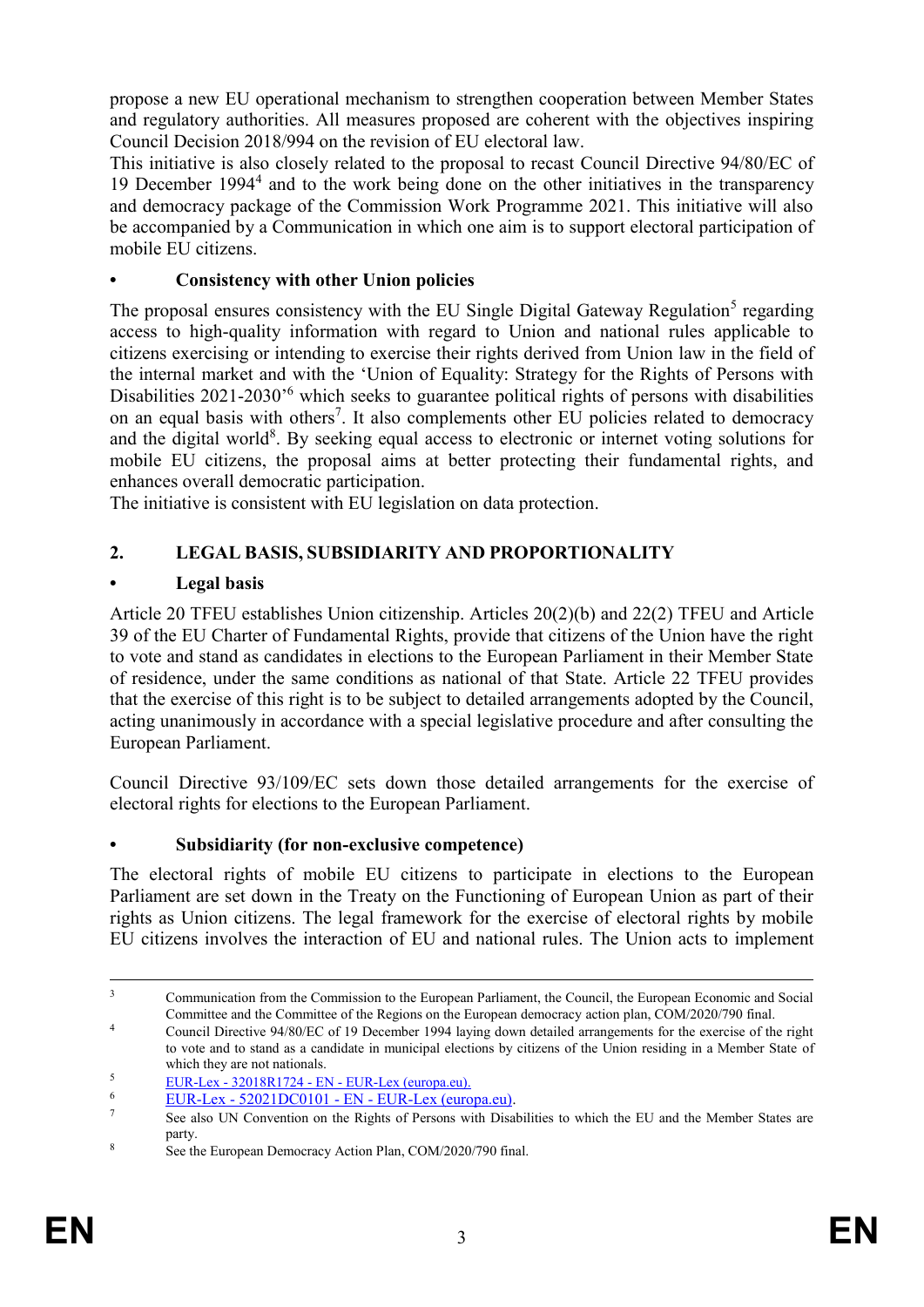the Treaty principle establishing the electoral rights of mobile EU citizens, in particular through Council Directive 93/109/EC.

Since cross-border matters are beyond the reach of individual Member States, identified problems cannot be addressed by Member States acting individually. Providing common standards and procedures for the right of mobile EU citizens to vote and stand as candidates in elections to the European Parliament and on the exchange of information about the relevant voters and candidates to prevent multiple voting can only be properly achieved at EU level.

### **• Proportionality**

The targeted measures proposed do not go beyond what is necessary to achieve the long-term objective of developing and strengthening EU democracy. They improve and refine the framework governing the exercise by mobile EU citizens' electoral rights granted under the Treaties, and better address multiple voting in the context of the elections to the European Parliament by enhancing the current exchange of information system. The proposal therefore complies with the principle of proportionality.

### **• Choice of the instrument**

The Council Directive already contains a robust set of norms on the standards and procedures for the exercise of electoral rights by mobile EU citizens. This proposal is intended to provide targeted changes to that Council Directive to address certain identified shortcomings and obstacles that Member States and citizens encounter. Given the necessity to update language, obsolete references and provisions, it is appropriate to recast the Council Directive. Since this proposal is to recast the Council Directive, the same type of legal instrument is the most appropriate.

#### **3. RESULTS OF EX-POST EVALUATIONS, STAKEHOLDER CONSULTATIONS AND IMPACT ASSESSMENTS**

#### **• Ex-post evaluations/fitness checks of existing legislation**

A derogation from the 'evaluate first' principle has been applied taking into account the existence of recent reports issued by the Commission. Evidence clearly shows the need for Directive  $93/109/EC^9$  to be updated, and this is considered sufficient for the evaluation step. Finally, the external study prepared in support of the impact assessment also includes elements of evaluation of the existing legal framework $10$ .

#### **• Stakeholder consultations**

In preparing the current proposal, the Commission has been in close dialogue and consultation with the relevant stakeholders.

The proposal is based among others on an open public consultation<sup>11</sup> of citizens, nongovernmental organisations and local and regional authorities, relevant studies including from

 $\overline{Q}$ <sup>9</sup> Report on the 2019 elections to the European Parliament and the 2020 Citizenship Report. The Directive has also been amended on one occasion (Council Directive 2013/1/EU of 20 December 2012.

<sup>&</sup>lt;sup>10</sup> Study conducted in 2021 to support the preparation of an impact assessment on a potential EU policy initiative to support broad and inclusive participation of mobile EU citizens in European Parliament elections and in municipal elections in Europe<https://ec.europa.eu/info/files/study-preparation-impact-assessment-electoral-directives> and its Annexe[s https://ec.europa.eu/info/files/annexes-study-preparation-impact-assessment-electoral-directives.](https://ec.europa.eu/info/files/annexes-study-preparation-impact-assessment-electoral-directives)

<sup>11</sup> [https://ec.europa.eu/info/law/better-regulation/have-your-say/initiatives/12684-Inclusive-EU-Parliament-elections](https://ec.europa.eu/info/law/better-regulation/have-your-say/initiatives/12684-Inclusive-EU-Parliament-elections-supporting-EU-citizens-right-to-vote-and-stand-as-candidates-in-another-EU-country/public-consultation_en)[supporting-EU-citizens-right-to-vote-and-stand-as-candidates-in-another-EU-country/public-consultation\\_en.](https://ec.europa.eu/info/law/better-regulation/have-your-say/initiatives/12684-Inclusive-EU-Parliament-elections-supporting-EU-citizens-right-to-vote-and-stand-as-candidates-in-another-EU-country/public-consultation_en)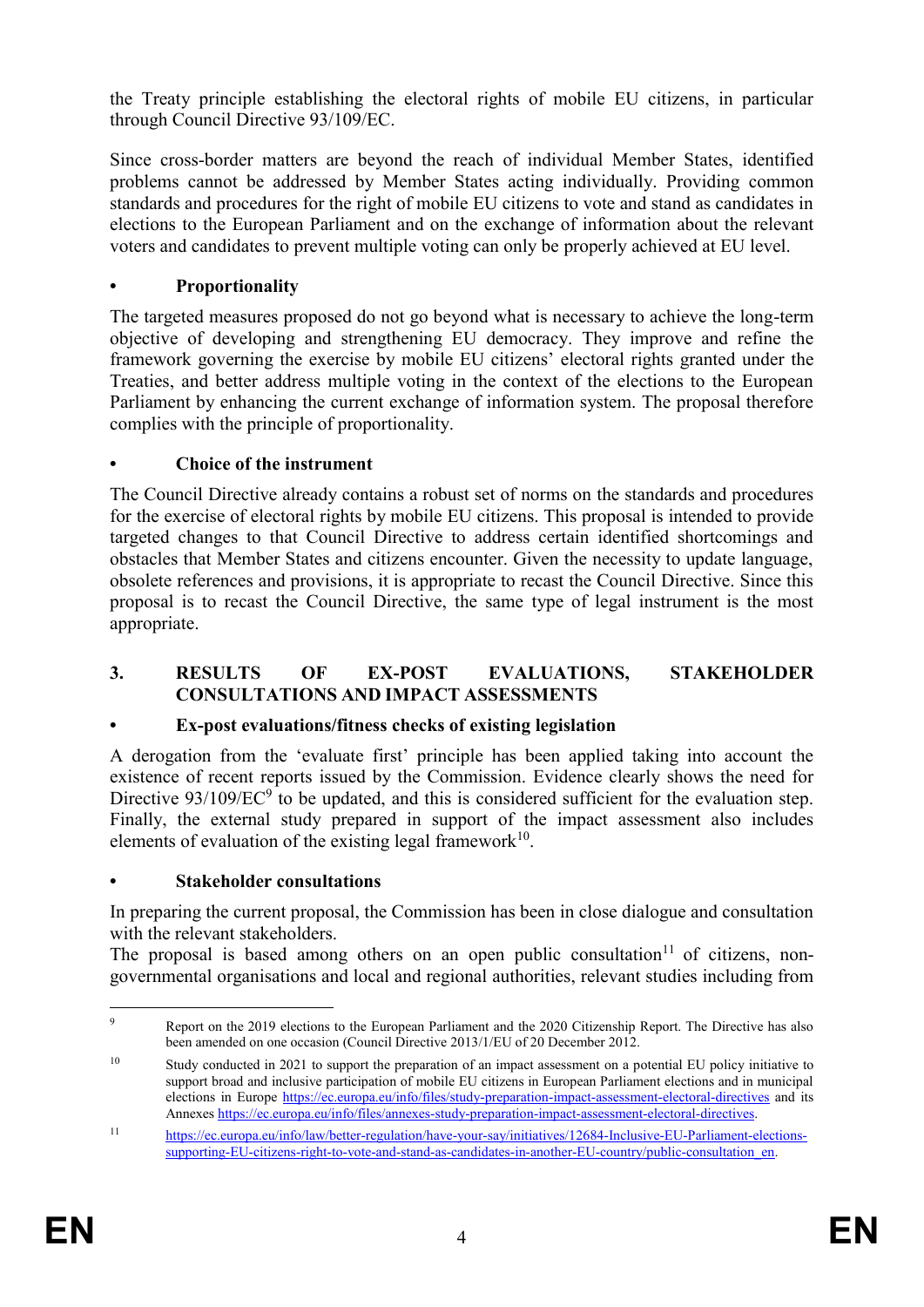the Academic Network on EU Citizenship Rights $12$ , and the findings of an external study prepared to support an impact assessment conducted prior to the proposal $13$ . In addition, it takes into account feedback received from dedicated stakeholder consultations, including from mobile EU citizens<sup>14</sup>, the European Cooperation Network on Elections<sup>15</sup> and the expert group on electoral matters<sup>16</sup>. This was complemented by conclusions from relevant projects funded under the programmes Rights, Equality and Citizenship<sup>17</sup> and Europe for Citizens<sup>18</sup> and by direct feedback from EU citizens received by the Commission and the European Parliament.

### **• Collection and use of expertise**

The proposal was informed by sources of expertise. These sources of information comprised expert consultations with the Commission´s expert group on electoral matters and European cooperation network on elections.

Two joint meetings of the European cooperation network on elections and the expert group on electoral matters were hosted on 28 January 2021 and on 10 June 2021. Points discussed in these two joint meetings had already largely been debated in previous meetings and extensively analysed in the Commission's report on the 2019 elections to the European Parliament<sup>19</sup>.

#### **• Impact assessment**

The proposal is supported by an impact assessment (SWD(2021) 357). Given the similarities between Council Directive 93/109/EC and Council Directive 94/80/EC in terms of both the main beneficiaries (mobile EU citizens) and the rights granted and associated requirements for Member States, the possibilities to improve them and their functioning was assessed in one document. The Regulatory Scrutiny Board issued a positive opinion on the impact assessment (SEC(2021) 576).

The impact assessment examined two alternative policy options for tackling the problems identified. The policy options present a range of potential measures considered to improve the exercise of electoral rights, and to support a fair electoral process by addressing the issue of multiple voting. Specifically, these policy options range from soft, non-legislative measures in

 $12$ <sup>12</sup> "Political participation of Mobile EU Citizens-Insights from pilot studies on Austria, Belgium, Bulgaria, Germany, Greece, Hungary, Ireland and Poland".

<sup>&</sup>lt;sup>13</sup> Study conducted in 2021 to support the preparation of an impact assessment on a potential EU policy initiative to support broad and inclusive participation of mobile EU citizens in European Parliament elections and in municipal elections in Europe<https://ec.europa.eu/info/files/study-preparation-impact-assessment-electoral-directives> and its Annexe[s https://ec.europa.eu/info/files/annexes-study-preparation-impact-assessment-electoral-directives](https://ec.europa.eu/info/files/annexes-study-preparation-impact-assessment-electoral-directives)

<sup>&</sup>lt;sup>14</sup> In order to support the underlying study, a targeted online survey of mobile EU citizens was carried out to evaluate the experiences of mobile EU citizens in participating politically in their Member State of residence, as well as the variety of factors that influence their participation.

<sup>&</sup>lt;sup>15</sup> The European Cooperation Network on Elections was inaugurated in 2019. It brings together representatives of Member States' authorities with competence in electoral matters, and allows for concrete and practical exchanges on a range of topics relevant to ensuring free and fair elections, including data protection, cyber-security, transparency and awareness raising. See more at [European cooperation network on elections | European](https://ec.europa.eu/info/policies/justice-and-fundamental-rights/eu-citizenship/electoral-rights/european-cooperation-network-elections_en#meetings)  [Commission \(europa.eu\)](https://ec.europa.eu/info/policies/justice-and-fundamental-rights/eu-citizenship/electoral-rights/european-cooperation-network-elections_en#meetings)

<sup>16</sup> The Expert group on electoral matters was established in 2005. Its mission is to: establish close cooperation between the institutions of the Member States and the Commission on issues relating to elections; to help the Commission by providing information and advice on the situation of electoral rights within the EU and its Member States; and to facilitate the exchange of information, experiences and good practices in this area. [Register of](https://ec.europa.eu/transparency/expert-groups-register/screen/expert-groups/consult?do=groupDetail.groupDetail&groupID=617)  [Commission expert groups and other similar entities \(europa.eu\)](https://ec.europa.eu/transparency/expert-groups-register/screen/expert-groups/consult?do=groupDetail.groupDetail&groupID=617)

<sup>&</sup>lt;sup>17</sup> [https://ec.europa.eu/justice/grants1/programmes-2014-2020/rec/index\\_en.htm](https://ec.europa.eu/justice/grants1/programmes-2014-2020/rec/index_en.htm) .<br><sup>18</sup> https://ec.europa.eu/justic/departments/justice.org/energy/justice.org/energy

<sup>18</sup> [https://ec.europa.eu/info/departments/justice-and-consumers/justice-and-consumers-funding-tenders/funding](https://ec.europa.eu/info/departments/justice-and-consumers/justice-and-consumers-funding-tenders/funding-programmes/previous-programmes-2014-2020/europe-citizens-efc_en)[programmes/previous-programmes-2014-2020/europe-citizens-efc\\_en](https://ec.europa.eu/info/departments/justice-and-consumers/justice-and-consumers-funding-tenders/funding-programmes/previous-programmes-2014-2020/europe-citizens-efc_en) .

<sup>19</sup> COM(2020) 252 final.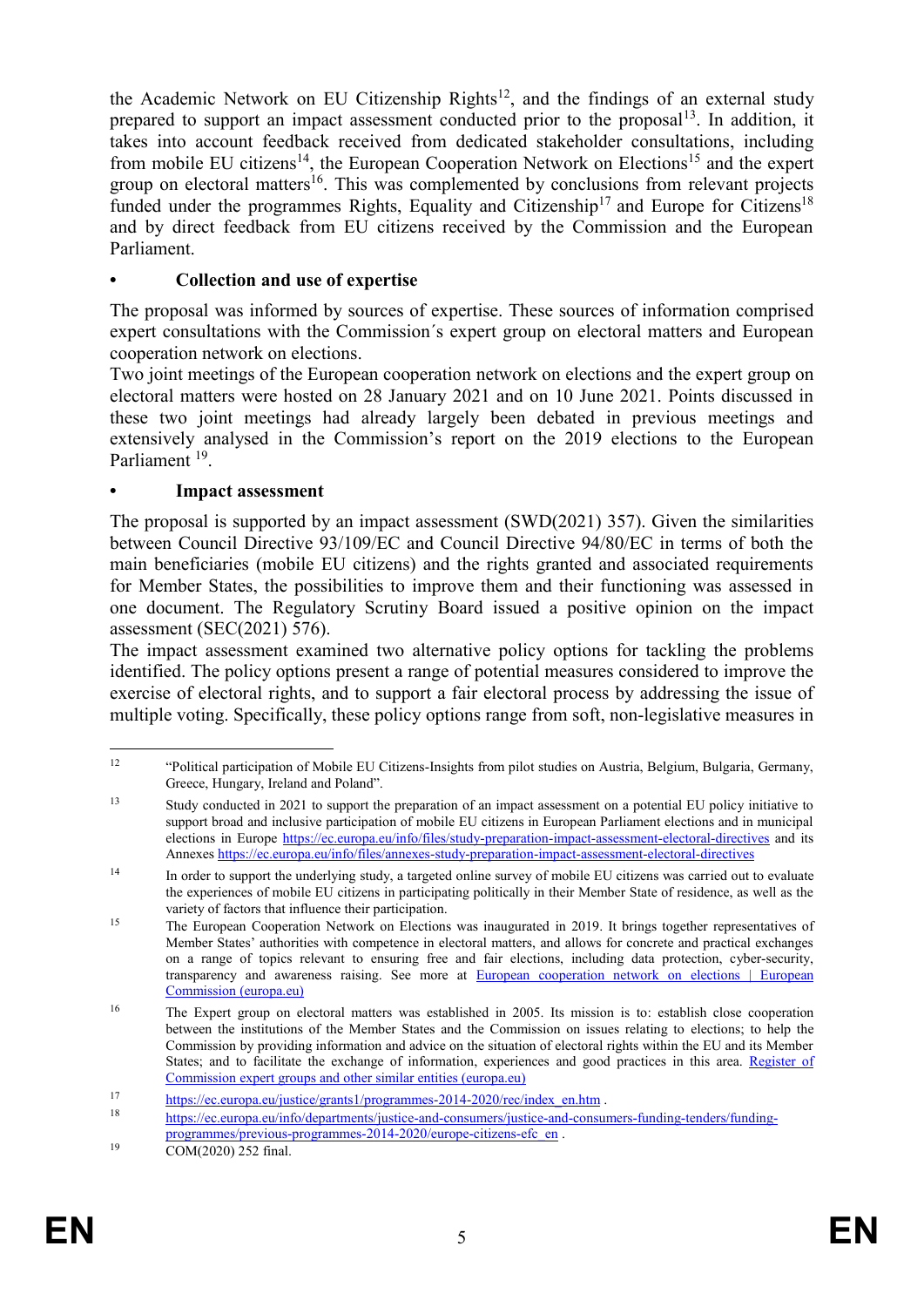support of awareness raising and enhanced administrative cooperation, to setting common standards for procedures to register mobile EU citizens and the exchange of data to prevent multiple voting. Option 1 provides targeted legislative amendments and soft measures. The aim is to consolidate and clarify existing provisions of the Council Directive.

Option 2 provides for an extensive legislative intervention. While respecting the nondiscrimination principle as the basis of the Directive, the second policy option aims to put in place an extensive reform of the Directive by, for example, setting legal requirements on the time-limits for registration. The options were scrutinised as to their effectiveness, efficiency, coherence with other EU policies and subsidiarity and proportionality. Option 2 is considered to be the most effective option in achieving all the envisaged objectives. However, Option 1 is the preferred option for reasons of efficiency, coherence and subsidiarity and proportionality.

# **• Regulatory fitness and simplification**

The proposal entails some costs for Member States' and EU administrations arising from increased cooperation, but it is also expected to facilitate efficiencies for authorities due to harmonised processes. Moreover, some Member States already have systems in place that cover the obligations envisaged and would thus not face significant additional costs.

The proposal simplifies the process of registering to vote and to stand as candidates in European elections for mobile EU citizens. It would also reduce their costs compared with the status quo, in which no changes to current provisions would be made.

Under the proposal, no negative economic effects were identified arising from greater integration and democratic participation of mobile EU citizens in their host Member State. Simplifying registration requirements and improving information provision and awareness on voting for mobile EU citizens is expected to have only indirect wider economic impacts insofar as it supports free movement.

The proposal envisages that mobile EU citizens will have equal access to remote and electronic voting possibilities, under the same conditions as nationals of that Member State. Remote voting possibilities facilitate the electoral participation of mobile EU citizens.

The proposal supports optimisation of the technical tool for the exchange of data on registered voters between Member States. This would primarily include a formalised approach to the system supporting the exchange of data that has been operationalised via the encryption tool provided by the Commission, by introducing explicit references to it in Council Directive 93/109/EC. The whole transmission process facilitated by the encryption tool would be further strengthened through the secure transmission of data between Member States, including in case of doubts on individual cases. By doing so, the proposal facilitates the administrative tasks and ICT-related procedures for Member State administrations as main stakeholders.

The digital aspects of the proposal are therefore consistent with the "Digital Check<sup>20</sup>".

# **• Fundamental rights**

Article 2 of the Treaty on European Union (TEU) provides that 'The Union is founded on the values of respect for human dignity, freedom, democracy, equality, the rule of law and respect for human rights, including the rights of persons belonging to minorities. These values are common to the Member States in a society in which pluralism, non-discrimination, tolerance, justice, solidarity and equality between women and men prevail.'

Article 10(1) and (2) TEU provide that '*The functioning of the Union shall be founded on representative democracy*' and that '*Citizens are directly represented at Union level in the European Parliament*'.

 $20\degree$ [https://ec.europa.eu/info/sites/default/files/file\\_import/better-regulation-toolbox-27\\_en\\_0.pdf](https://ec.europa.eu/info/sites/default/files/file_import/better-regulation-toolbox-27_en_0.pdf)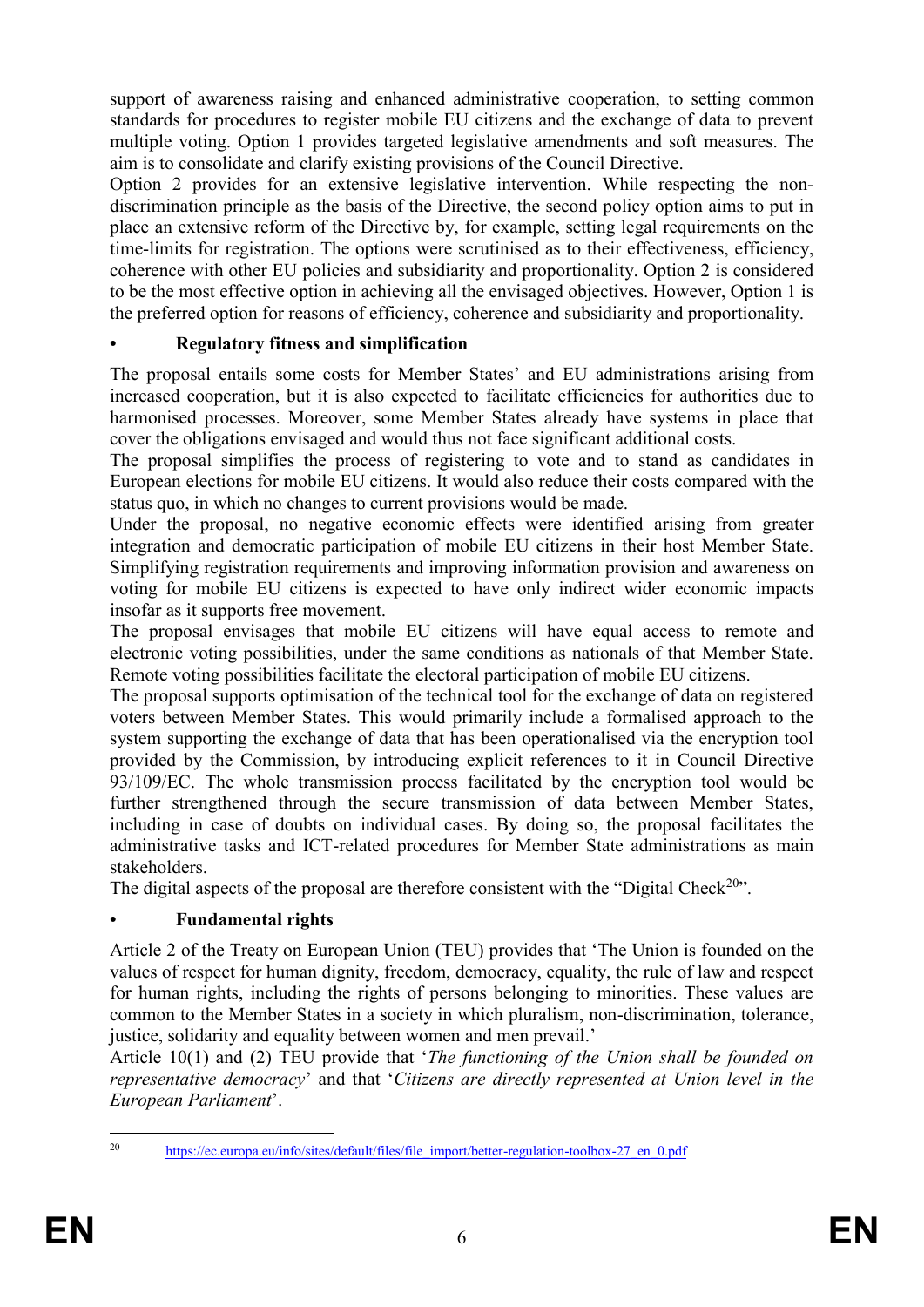Article 26 of the EU Charter of Fundamental Rights states that the Union recognises and respects the right of persons with disabilities to benefit from measures designed to ensure their independence, social and occupational integration and participation in the life of the community.

This proposal pursues the objectives of these provisions, and is thus compatible with and gives effect to the fundamental rights guaranteed by the EU Charter of Fundamental Rights.

This proposal enhances the freedom of movement for EU citizens (Article 45 of the Charter). It also supports equality in their treatment and opportunities to vote compared with nationals in their Member State of residence. Furthermore, it enhances the right to vote and to stand as a candidate in elections to the European Parliament (Article 39 of the Charter) and their right to good administration (Article 41).

# **4. BUDGETARY IMPLICATIONS**

This proposal does not impose any financial or administrative burden on the EU. Therefore, it has no impact on the EU budget.

# **5. OTHER ELEMENTS**

# **• Implementation plans and monitoring, evaluation and reporting arrangements**

Member States are to adopt and publish by 31 May 2023 the measures necessary to comply with this Directive. Six months after each election to the European Parliament, Member States are to send to the Commission a report on the application of this Directive. Within 1 year after each European Parliament election, the Commission is to submit to the European Parliament and the Council a report on the application of this Directive. The Commission may propose any amendments that it deems necessary. Within two years after the 2029 elections to the European Parliament, the Commission will also conduct its own evaluation of the performance of the Directive, in order to consolidate the information collected from the reports of the Member States and from the meetings of the European cooperation network on elections.

# **• Explanatory documents**

In its judgment of 8 July 2019<sup>21</sup> and in its further jurisprudence<sup>22</sup> the Court of Justice clarified that, when notifying national transposition measures to the Commission, Member States must provide sufficiently clear and precise information, and identify, for each provision of the directive, the national provision(s) ensuring its transposition.

# **• Detailed explanation of the specific provisions of the proposal**

Explanations are only given for the provisions of the Council Directive that are proposed to be changed by this proposal.

1. In order to facilitate access for mobile EU citizens to electoral information, Article 12 sets higher standards for providing electoral information to mobile EU citizens. The proposal requires Member States to appoint authorities that will proactively inform mobile EU citizens residing on their territory of the conditions and detailed rules for registration as a voter or candidate in elections to the European Parliament, before and after their registration, either for electoral purposes or for the purpose set out in Directive 2004/38/EC. This could also entail

 $21$  $\frac{21}{22}$  Commission v Belgium, C-543/17.

<sup>22</sup> See judgments in Cases Commission v Romania, C-549/18 and Commission v Ireland, C-550/18.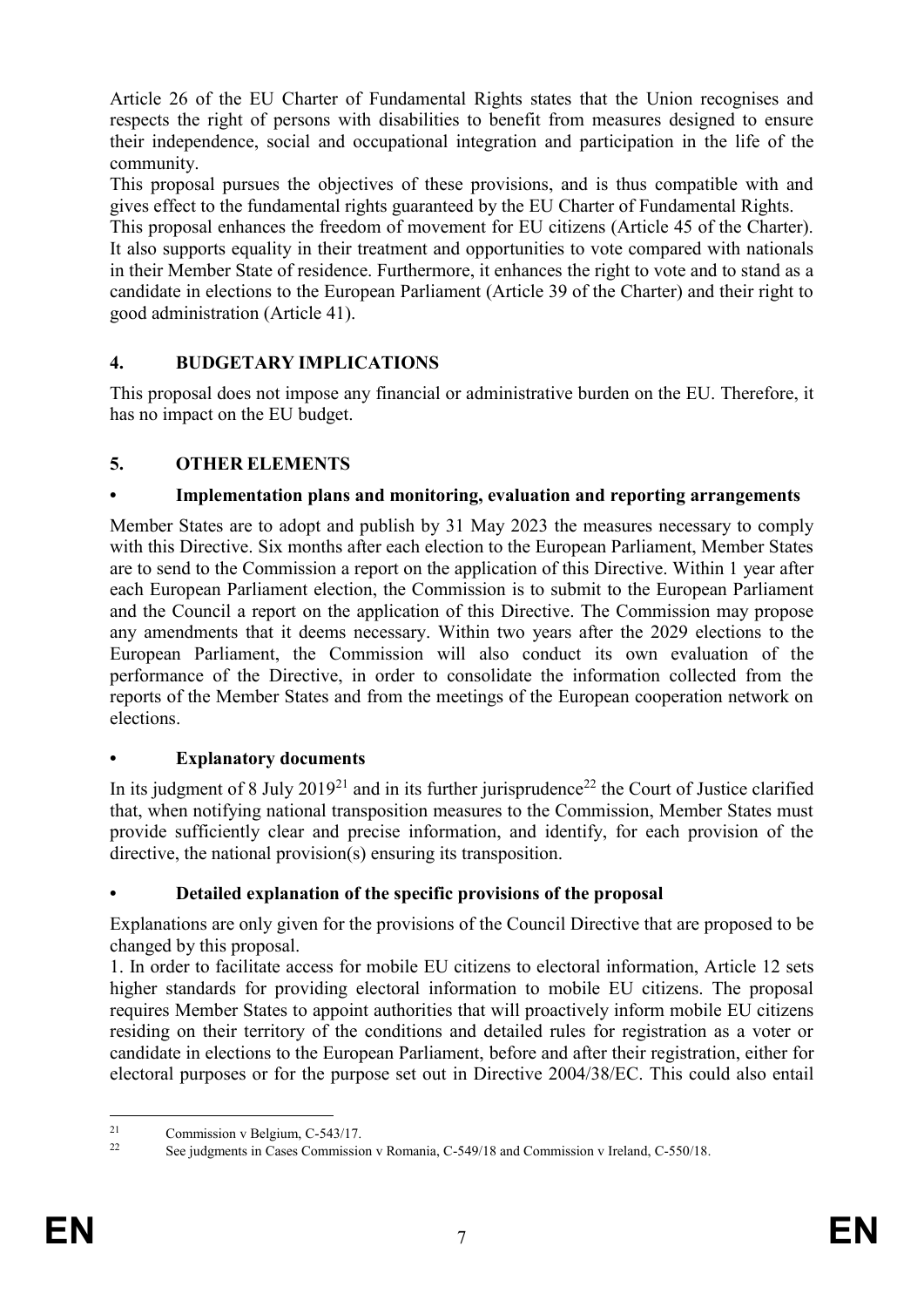the provision of information and the use of means of communication adapted to specific voter groups such as young voters.

With the aim to increase mobile EU citizens' awareness and understanding of procedures and practices to register and to participate in elections to the European Parliament, the same article provides for an obligation for authorities appointed by Member States to communicate to mobile EU citizens who were registered as voters or as candidates, specific and tailored information on the following:

(a) the status of their registration;

(b) the date of the election and how and where to vote;

(c) the relevant rules on voter and candidate rights and obligations, including prohibitions and incompatibilities and applicable sanctions in the case of violation of electoral rules;

(d) means of obtaining further information on the organisation of the election including the list of candidates.

Under Regulation (EU) 2018/1724, Member States have to ensure that users have easy access on their national webpages to user-friendly, accurate, updated and sufficiently comprehensive information on participating in elections to the European Parliament. Member States use different means and channels of communication. Therefore, in order to ensure consistency, the initiative envisages extending correspondingly the quality requirements set out in Regulation (EU) 2018/1724 to the direct and individual provision by Member States of official electoral information to mobile EU citizens.

To increase accessibility and improve information levels, Member States will be required to use the official language of the Member State of residence and an EU official language that is broadly understood by the largest possible number of EU citizens residing on its territory. Member States will also be able to rely on the Your Europe portal. Along with the contact information introduced by amendments to the data mobile EU citizens need to submit in order to register as voters and candidates, this will allow Member States to use electronic channels to communicate information directly. To ensure inclusive electoral participation, the initiative also sets accessibility requirements for the information provided to persons with disabilities and to older people using as a source of inspiration the general comments of the United Nations Committee on the Rights of Persons with Disabilities regarding Article 21 of the United Nations Convention on the Rights of Persons with Disabilities.

2. With the view to reducing the administrative barriers faced by mobile EU citizens, the proposal (Articles 9 and 10) introduces standardised templates for the formal declarations, set out in Annexes I and II, that have to be produced by mobile EU citizens in order to register as voters and candidates. In order to facilitate the identification of mobile EU citizens, in line with the accuracy principle set out in Article 5(1)(d) of the General Data Protection Regulation, current data are supplemented with the personal identification number issued by the home Member State (where applicable) or alternatively with the type of identity document or travel document issued by the home Member State and its serial number. The forms will also contain contact information, to allow Member States to deliver on their obligation to inform. As the annexes to the Directives will be published in the Official Journal of the European Union, they will be available to citizens and national authorities alike in all EU official languages.

3. Amendments to Article 13 aim at streamlining the current information exchange system on the electoral rights of mobile EU citizens. Measures taken to that end include the establishment of a unique set of data, set out in Annex III, which, in addition to the data currently exchanged, will include, the personal identification number issued by the home Member State (where applicable) or the type of identity document or travel document, and the registration date. In addition, the amendments expressly reference the electronic means offered by the Commission to Member States to support the security of the data exchange. The same article limits the scope for registering mobile EU citizens on electoral rolls and on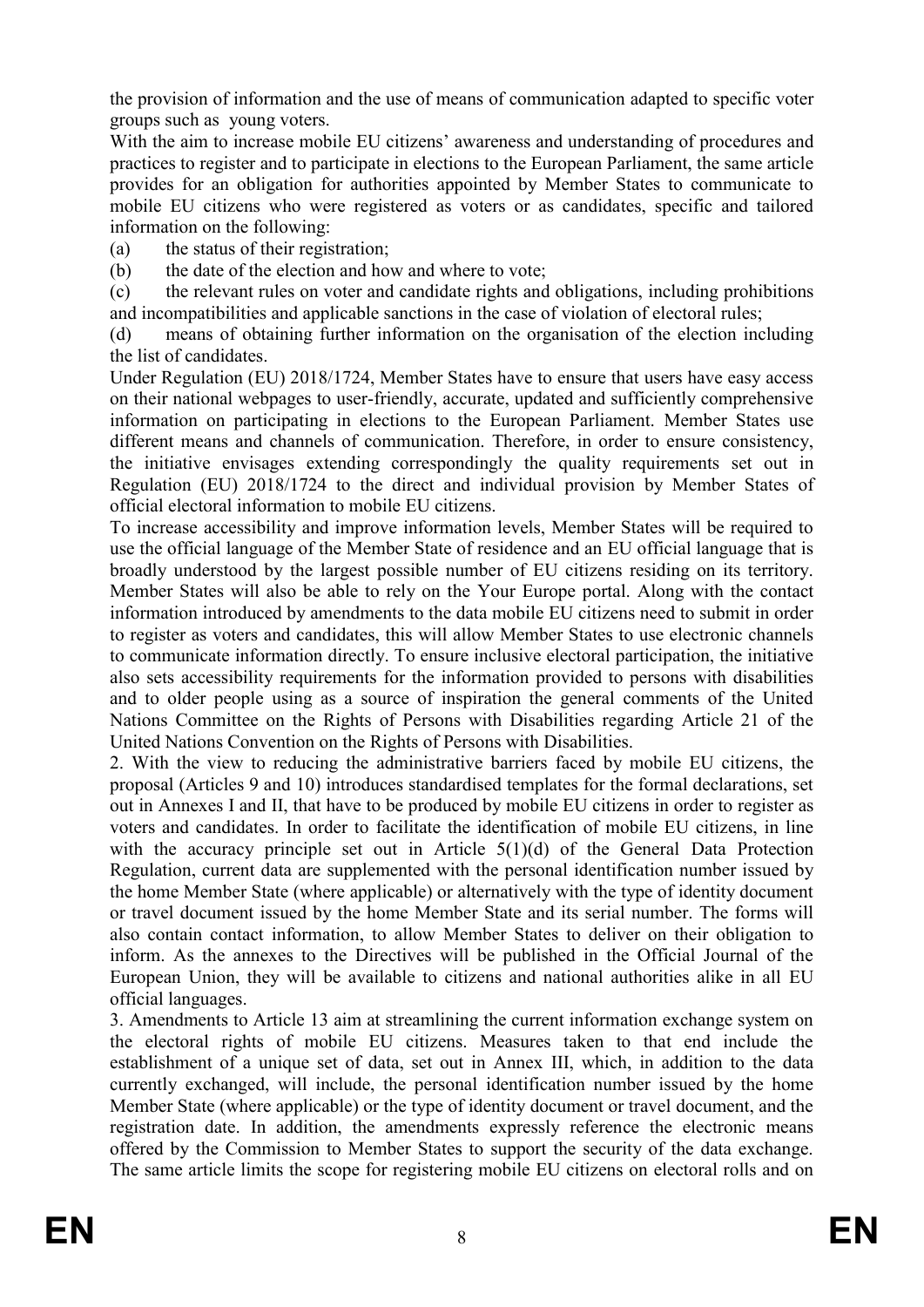the list of candidates of the host Member State only to European Parliament elections, preventing de-registration from other elections. The Commission will be empowered to adopt implementing acts for the purpose of defining the responsibilities and obligations for the operation of the secure tool set, in accordance with the examination procedure referred to in Article 19.

4. Article 17 introduces regular monitoring and reporting of implementation by Member States. Reports are to contain relevant statistical data on the participation, either as voters or as candidates, of mobile EU citizens in European Parliament elections. In order to better assess the implementation of measures envisaged by the Directive, Member States will be expected to improve their collection of data on the number of mobile EU citizens registered as voters and candidates, where applicable, and on the number of mobile EU citizens who voted. Article 18 provides for the evaluation of the application of the Directive within two years after the 2029 elections to the European Parliament.

5. Articles 9, 10 and 13 confer on the Commission the power to adopt delegated acts to ensure that the templates of formal declarations submitted by mobile EU citizens at their registration as voters or candidates and data set that will be exchanged between Member States, continue to comprise relevant information. Article 20 sets the conditions of the delegation in accordance with Article 290 TFEU.

6. In line with the non-discrimination principle, Article 14 requires Member States to ensure access for mobile EU citizens to the same means of advance voting, postal voting, electronic voting and internet voting, that is available to their own nationals in elections to the European Parliament.

7. The proposal deletes the term "automatically" from Article 9(4) in line with the General Data Protection Regulation's provisions on the restrictions to automated decision-making. In addition, to ensure access to information on equal terms with their nationals, Member States are required to notify mobile EU citizens of their removal from the electoral roll, if such an obligation regarding its own nationals is in place.

8. With the same aim of increasing awareness of mobile EU citizens and their access to electoral rights, amendments to Article 11 require Member States to inform mobile EU citizens, clearly and in a timely manner, of their registration and of their legal remedies if their application is rejected. It also clarifies the extent of the obligation of Member States by replacing the term 'action' with 'decision'. Under a new paragraph in Article 11, it provides for the right of voters and candidates within the scope of Article 3 of the Directive to correct any inconsistencies or errors in the data contained in the electoral rolls or the lists of candidates under similar terms as for nationals of the host Member State.

9. The proposal also envisages adaptations of the outdated language and references (Article  $2(5)$  and  $(6)$ , Article  $3(a)$ , Article  $4(1)$  and Articles 5, 8, 9, 10, 11 and 16) by replacing the references to the Treaty establishing the European Community with references to the Treaty on the Functioning of the European Union and by employing gender-neutral language.

10. Amendments also delete Article 15 as this provision referred to the 1994 European Parliament elections.

11. Article 21 provides for the transposition of the Directive by 31 May 2023, in line with the guidance provided by the Venice Commission of the Council of Europe.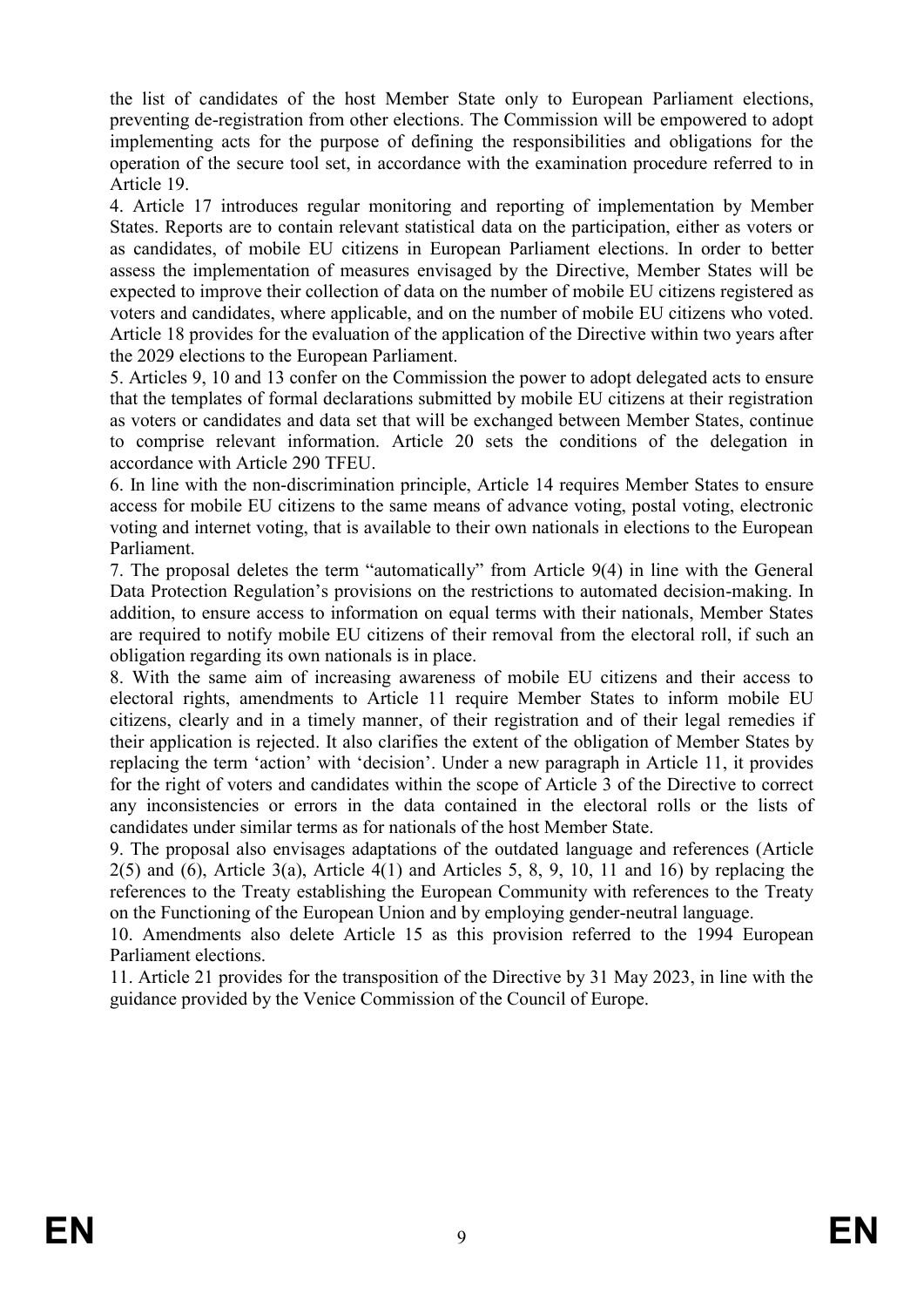$\blacktriangleright$  93/109/EC (adapted) 2021/0372 (CNS)

Proposal for a

### **COUNCIL DIRECTIVE**

#### **laying down detailed arrangements for the exercise of the right to vote and stand as a candidate in elections to the European Parliament for**  $\boxtimes$  **Union**  $\boxtimes$  **citizens of the Union residing in a Member State of which they are not nationals (recast)**

THE COUNCIL OF THE EUROPEAN UNION,

Having regard to the Treaty  $\boxtimes$  on the functioning of  $\boxtimes$  establishing the European Community  $\boxtimes$  Union  $\boxtimes$ , and in particular Article  $\bigoplus \boxtimes 22 \boxtimes (2)$  thereof, Having regard to the proposal from the European Commission, After transmission of the draft legislative act to the national parliaments, Having regard to the opinion of the European Parliament, Acting in accordance with a special legislative procedure, Whereas:

new

(1) A number of amendments are to be made to Council Directive  $93/109/EC^{23}$ . In the interests of clarity, that Directive should be recast.

 $\blacktriangleright$  93/109/EC recital 1 (adapted)

Whereas the Treaty on European Union marks a new stage in the process of creating an ever closer union among the peoples of Europe; whereas one of its tasks is to organize, in a manner demonstrating consistency and solidarity, relations between the peoples of the Member States; whereas its fundamental objectives include a strengthening of the protection of the rights and interests of the nationals of its Member States through the introduction of a citizenship of the Union:

 $\blacktriangleright$  93/109/EC recital 2 (adapted)

Whereas to that end Title II of the Treaty on European Union, amending the Treaty establishing the European Economic Community, with a view to establishing the European Community, introduces a citizenship of the Union for all nationals of the Member States and confers on such nationals on that basis a number of rights;

 $23$ 

<sup>23</sup> Council Directive 93/109/EC of 6 December 1993 laying down detailed arrangements for the exercise of the right to vote and stand as a candidate in elections to the European Parliament for citizens of the Union residing in a Member State of which they are not nationals (OJ L 329, 30.12.1993, p. 34).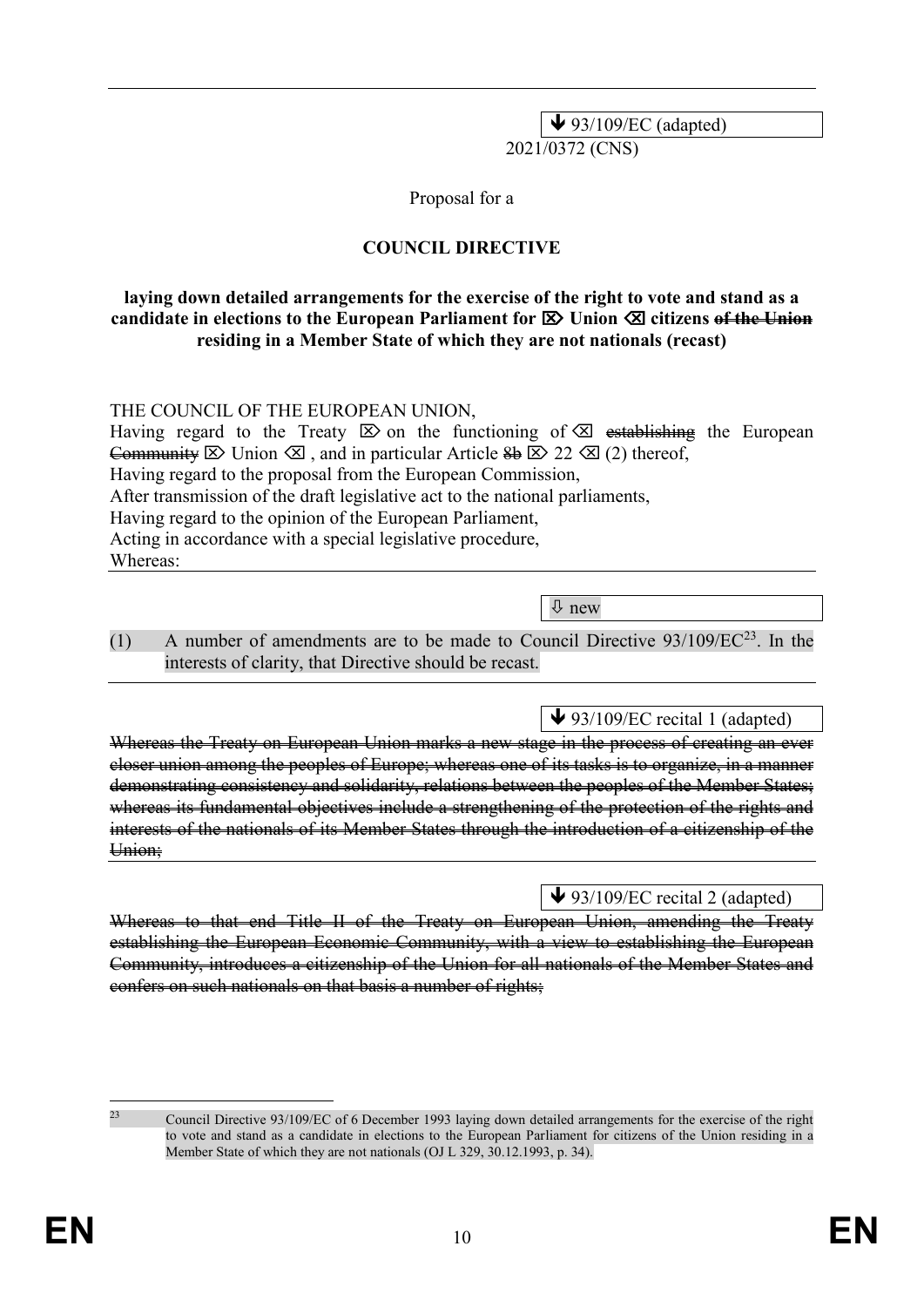new

- (2) Article 20(2), point (b) and Article 22(2) of the of the Treaty on the functioning of the European Union (TFEU) confers on Union citizens residing in a Member State of which they are not nationals the right to vote and to stand as a candidate in elections to the European Parliament in their Member State of residence under the same conditions as nationals of the host Member State. The right, which is also affirmed in Article 39 of the Charter of Fundamental Rights of the European Union (Charter) gives specific expression to the principle of equality and non-discrimination on grounds of nationality set out in Article 21. It is also a corollary of the right to move and reside freely enshrined in Article 20(2) point (a) and Article 21 TFEU and Article 45 of the Charter.
- (3) The detailed arrangements governing the exercise of the right to vote and to stand as a candidate in elections to the European Parliament are set out in Council Directive 93/109/EC.
- (4) In its the EU Citizenship Report  $2020^{24}$ , the Commission stressed the need to update, clarify and strengthen the rules on the exercise of the right to vote and to stand as a candidate in elections to the European Parliament in order to ensure that they support the broad and inclusive participation of mobile EU citizens. Taking also into account the experience gained in the application of Council Directive 93/109/EC to successive elections and the changes introduced by the amendments to the Treaties, several of the provisions of that Directive should be updated.

93/109/EC recital 3 (adapted)

Whereas the right to vote and to stand as a candidate in elections to the European Parliament in the Member State of residence, laid down in Article 8b (2) of the Treaty establishing the European Community, is an instance of the application of the principle of non-discrimination between nationals and non-nationals and a corollary of the right to move and reside freely enshrined in Article 8a of that Treaty;

↓ 93/109/EC recital 4 (adapted)

(5) Article  $\frac{1}{2}$   $\otimes$  20  $\otimes$  (2) of the EC Treaty  $\otimes$  TFEU  $\otimes$  is concerned only with the possibility of exercising the right of vote and to stand as a candidate in elections to the European Parliament, without prejudice to Article  $\frac{138(3)}{3100}$  of the EC Treaty  $\boxtimes$  223(1) TFEU  $\otimes$ , which provides for the establishment of a uniform procedure in all Member States  $\boxtimes$  in accordance with principles common to all Member States  $\boxtimes$  for those elections<del>; whereas it essentially seeks to abolish the nationality requirement</del> which currently has to be satisfied in most Member States in order to exercise those rights.

new

(6) In order to ensure that Union citizens who reside in a Member State of which they are not nationals ("non-national Union citizens") are able to exercise their right to vote

 $24$ 

https://ec.europa.eu/info/files/eu-citizenship-report-2020-empowering-citizens-and-protecting-their-rights\_en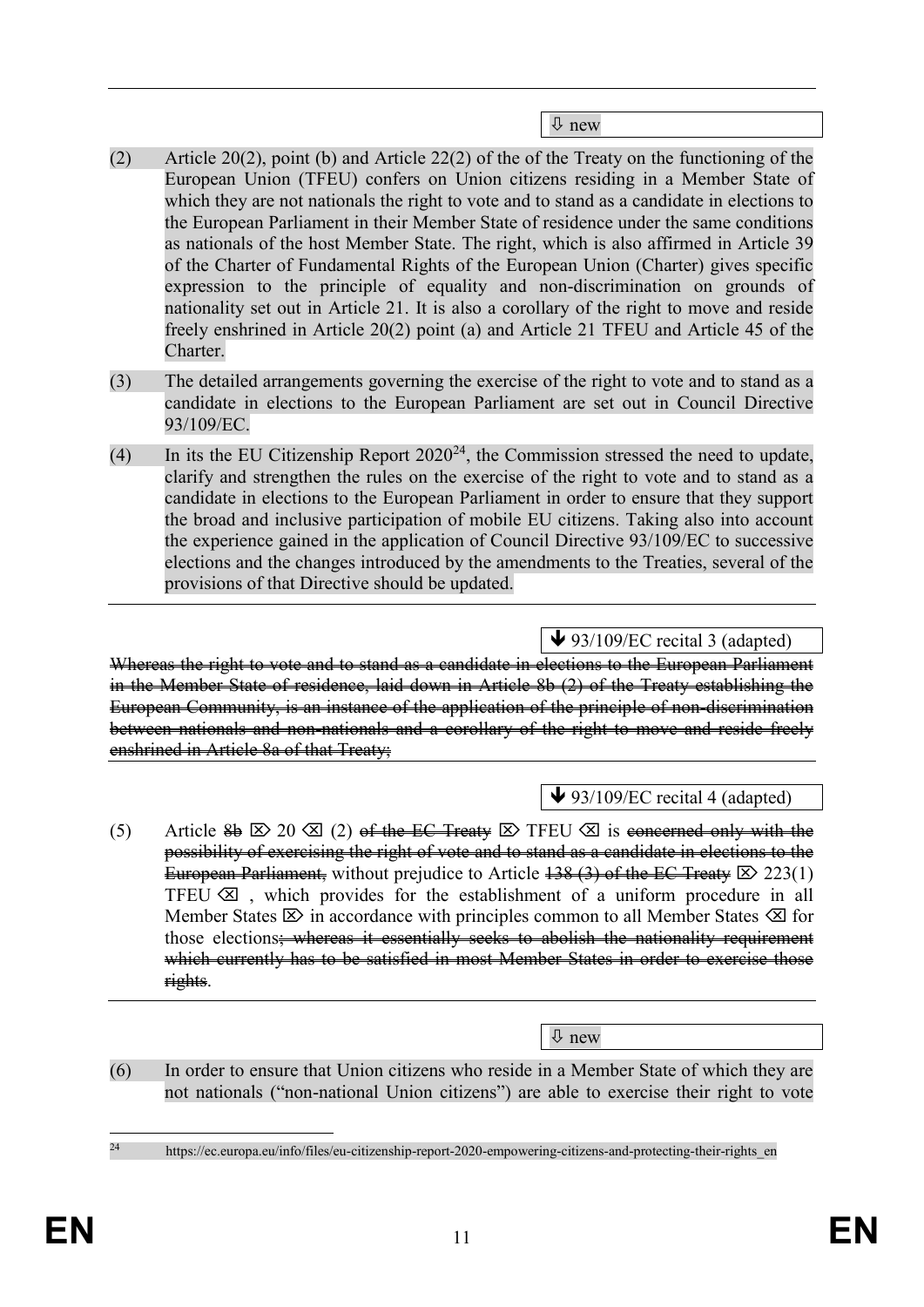and to stand as candidates in elections to the European Parliament under the same conditions as nationals of their host Member State, the conditions governing registration and participation in such elections should be clarified in order to ensure equal treatment between national and non-national Union citizens. In particular, Union citizens seeking to vote and to stand as candidates in elections to the European Parliament in their Member State of residence should be treated equally as regards any periods of residence that are to be fulfilled as a condition for the exercise of the right, as well the proofs for demonstrating compliance with such a condition.

 $\blacktriangleright$  93/109/EC recital 5 (adapted)

Whereas application of Article 8b (2) of the EC Treaty does not presuppose harmonization of Member States' electoral systems; whereas, moreover, to take account of the principle of proportionality set out in the third paragraph of Article 3b of the EC Treaty, the content of Community legislation in this sphere must not go beyond what is necessary to achieve the objective of Article 8b (2) of the EC Treaty;

# $\blacktriangleright$  93/109/EC recital 6 (adapted)

Whereas the purpose of Article 8b (2) of the EC Treaty is to ensure that all citizens of the Union, whether or not they are nationals of the Member State in which they reside, can exercise in that State their right to vote and to stand as a candidate in elections to the European Parliament under the same conditions; whereas the conditions applying to nonnationals, including those relating to period and proof of residence, should therefore be identical to those, if any, applying to nationals of the Member State concerned;

> $\bigvee$  93/109/EC recital 7 (adapted)  $Arr$  new

(7) Whereas Article 8b  $(2)$  of the EC Treaty provides for the right to vote and to stand as a candidate in elections to the European Parliament in the Member State of residence, without, nevertheless, substituting it for the right to vote and to stand as a candidate in the Member State of which the citizen is a national; whereas Tthe freedom of  $\boxtimes$  Union  $\boxtimes$  citizens <del>of the Union</del> to choose the Member State in which to take part in European elections  $\boxtimes$  to the European Parliament  $\boxtimes$  must be respected, while taking care to ensure that this freedom is not abused by people voting  $\Rightarrow$  the appropriate measures to ensure that no one may vote more than once  $\Leftrightarrow$  or standing  $\boxtimes$  stand  $\boxtimes$  as a candidate in more than one country.

new

- (8) In line with International and European standards, including, the requirements of International Covenant on Civil and Political Rights and the law of the European Convention on Human Rights, Member States should not only recognize and respect the right of Union citizens to vote and to stand as a candidate but also ensure easy access to their electoral rights by removing as many obstacles to participation in elections as possible.
- (9) In order to facilitate the exercise by Union citizens of their right to vote and to stand as a candidate in their country of residence, such citizens should be entered on the electoral roll in sufficient time in advance of polling day. The formalities applicable to their registration should be as simple as possible. It should be sufficient for the Union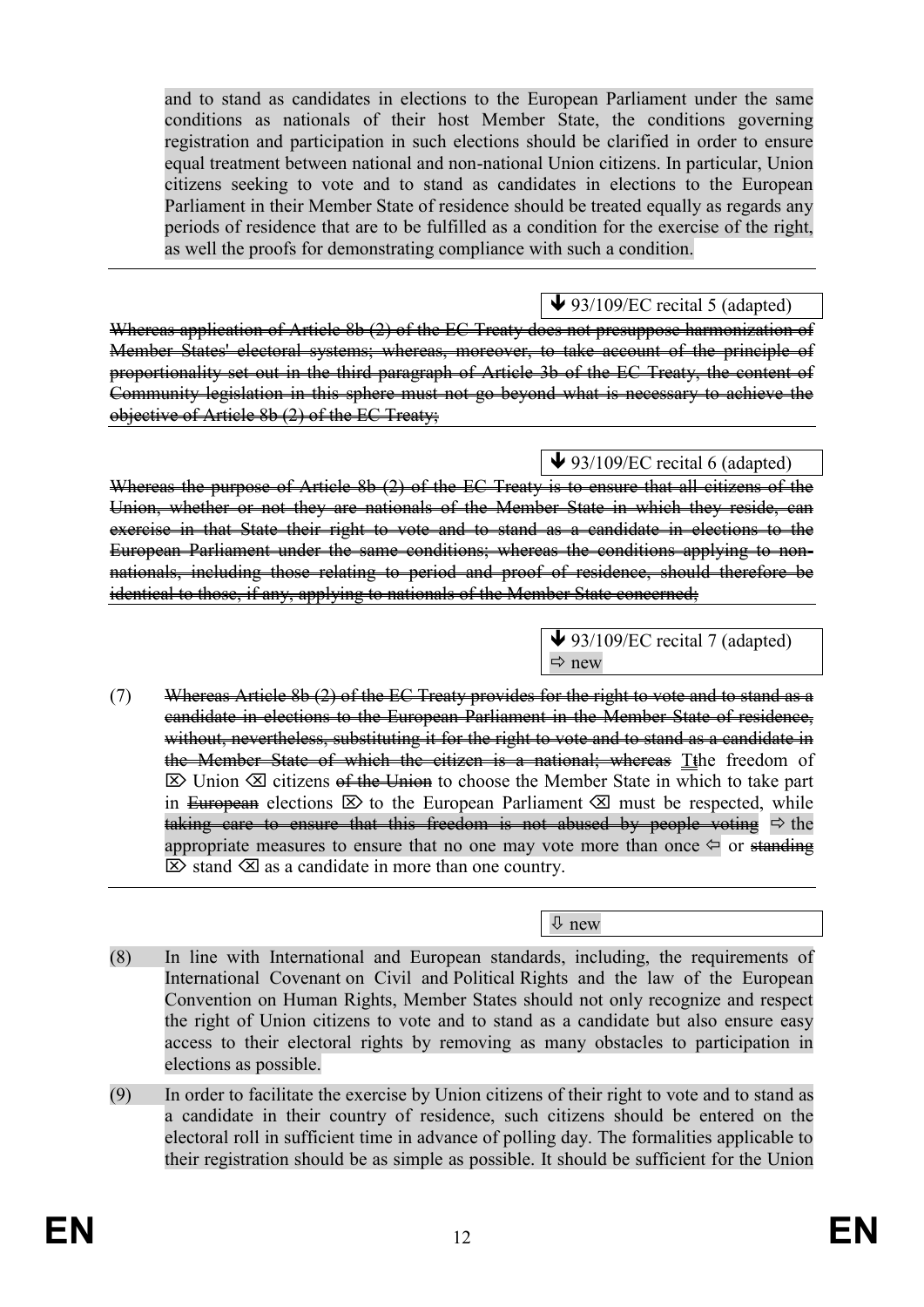citizens concerned to produce a valid identity card and a formal declaration that includes elements evidencing their entitlement to participate in the elections. Once registered, non-national Union citizens should remain on the electoral roll under the same conditions as Union citizens who are nationals of the Member State concerned, for as long as they satisfy the conditions for exercising the right to vote. Additionally, Union citizens should provide the competent authorities with contact information, enabling those authorities to keep them informed on a regular basis.

- (10) While Member States are competent to determine the right to vote or to stand as a candidate in elections to the European Parliament as regards nationals who reside outside their territory, the fact that non-national Union citizens have been entered on the electoral roll of their Member State of residence should not in itself constitute grounds for their removal from the electoral roll of their home Member State for other types of elections.
- (11) In order to ensure equal treatment of non-national Union citizens seeking to exercise the right to stand as candidates for election in their Member State of residence, such citizens should be required to produce the same supporting documents as those required from candidates who are nationals of the Member State concerned. However, in order to establish that such citizens are beneficiaries of the right laid down in Article 20(2)(b) and Article 22(2) TFEU, Member States should be able to require the production of a formal declaration that includes elements necessary to evidence their entitlement to stand in the elections in question.
- (12) In order to facilitate the accurate identification of voters and candidates registered both in their home Member State and in their Member State of residence, the list of data to be required from Union citizens, when submitting an application to enter the electoral rolls or to stand as candidates in the Member State of residence, should include the personal identification number or the serial number of a valid identity or travel document.
- (13) Union citizens who have been deprived of their right to vote and to stand as candidates, on the basis of an individual civil law or criminal law decision taken by the competent authority, should be precluded from exercising that right in the Member State of residence in elections to the European Parliament. When receiving an application for registration as a voter, Member States may require from the citizen concerned a formal declaration confirming that they have not been deprived of their right to vote. When standing as candidates in their country of residence, Union citizens should be required to produce a statement confirming that they have not been deprived of the right to stand in the elections to the European Parliament.
- (14) It should be possible for the Member State of residence to check that Union citizens who have expressed a desire to exercise their right to stand as candidates have not been deprived of that right in their home country. Where a Member State receives a request to that effect from the Member State of residence, it should provide the necessary confirmation within a time-limit allowing for the admissibility of the candidacy to be effectively assessed. The personal data being exchanged may only be processed for that purpose. Given the fundamental importance of electoral rights, failure by the home Member State to provide timely information on the status of a Union citizen should not result in the deprivation of the right to stand as a candidate in the Member State of residence. In cases where the relevant information is provided at a later stage, the Member State of residence should ensure, by appropriate measures and in accordance with the procedures provided for by its national law, that Union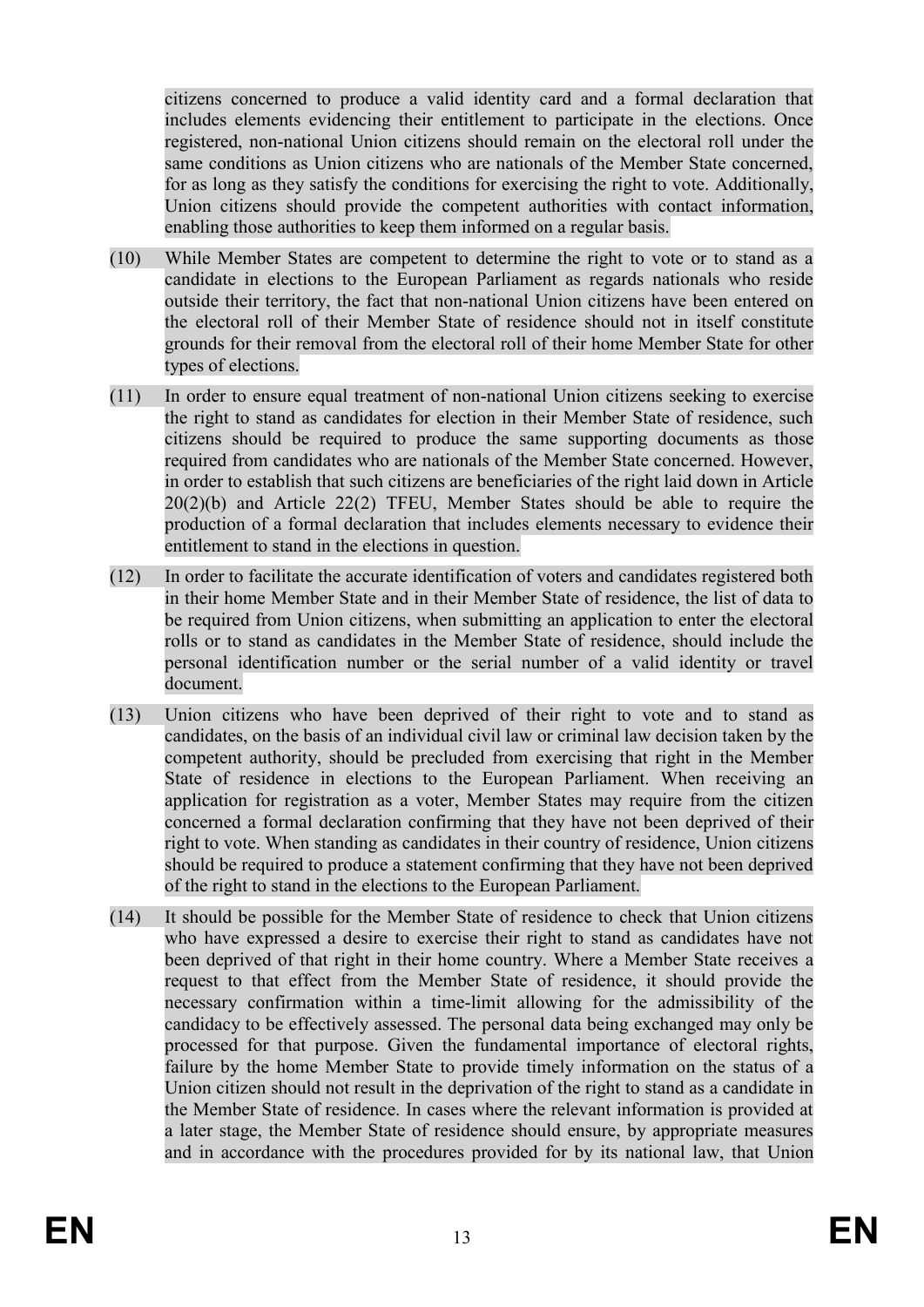citizens deprived of the right to stand in their home Member State who were registered as candidates or have already been elected, are prevented from being elected or from exercising their mandate.

- (15) Given that the admissibility procedure in a Member State necessarily entails additional administrative steps for a national of another Member State than for the nationals of that Member State, it should be possible for Member States to set a different deadline for the submission of applications to stand as a candidate by Union citizens who are not nationals than that set for national citizens. Any difference in the deadline should be limited to that which is necessary and proportionate in order to allow for the notification of the information from the home Member State to be taken into account in good time. Establishing such a separate deadline should not affect the deadlines for obligations for other Member States to make notifications pursuant to this Directive.
- (16) In order to prevent multiple voting or instances where the same person would stand as a candidate more than once at the same elections, Member States should exchange information gathered from the formal declarations produced by Union voters and Union citizens entitled to stand as candidates. As Member States rely on different data to identify citizens, a common set of data should be envisaged in order to accurately identify Union voters and Union citizens entitled to stand as candidates and stop them from voting or standing as a candidate more than once. The personal data exchanged should be limited to the minimum necessary to achieve these purposes.
- (17) The information exchange between Member States to prevent multiple voting or instances where the same person would stand as a candidate more than once at the same election should not prevent their nationals from voting or standing as candidates in other types of elections. To facilitate communication between national authorities, Member States should be required to designate one contact point for that information exchange. A secure tool was developed in the past by the Commission to be used by the Member States under their responsibility to exchange the necessary data. That secure tool should be incorporated in this Directive, to further support exchanges between Member States' competent authorities. Member States will act as separate controllers for their processing of personal data in this regard.
- (18) For defining responsibilities and obligations for the operation of the secure tool, in accordance with Chapter IV of Regulation (EU) 2016/679 of the European Parliament and of the Council<sup>25</sup>, implementing powers should be conferred on the Commission. Those powers should be exercised in accordance with Regulation (EU) No 182/2011 of the European Parliament and of the Council.<sup>26</sup>
- (19) The accessibility of information on electoral rights and procedures is a key component in ensuring the effective exercise of the right enshrined in Article 20(2), point (b) and Article 22(2) TFEU.
- (20) The lack of adequate information, in the context of electoral procedures, affects citizens in the exercise of their electoral rights as part of their rights as Union citizens. It also affects the capacity of competent authorities to exercise their rights and to

<sup>25</sup> Regulation (EU) 2016/679 of the European Parliament and of the Council of 27 April 2016 on the protection of natural persons with regard to the processing of personal data and on the free movement of such data, and repealing Directive 95/46/EC (General Data Protection Regulation) (OJ L 119, 4.5.2016, p. 1).

<sup>&</sup>lt;sup>26</sup> Regulation (EU) No 182/2011 of the European Parliament and of the Council of 16 February 2011 laying down the rules and general principles concerning mechanisms for control by Member States of the Commission's exercise of implementing powers (OJ L 55, 28.2.2011, p. 13)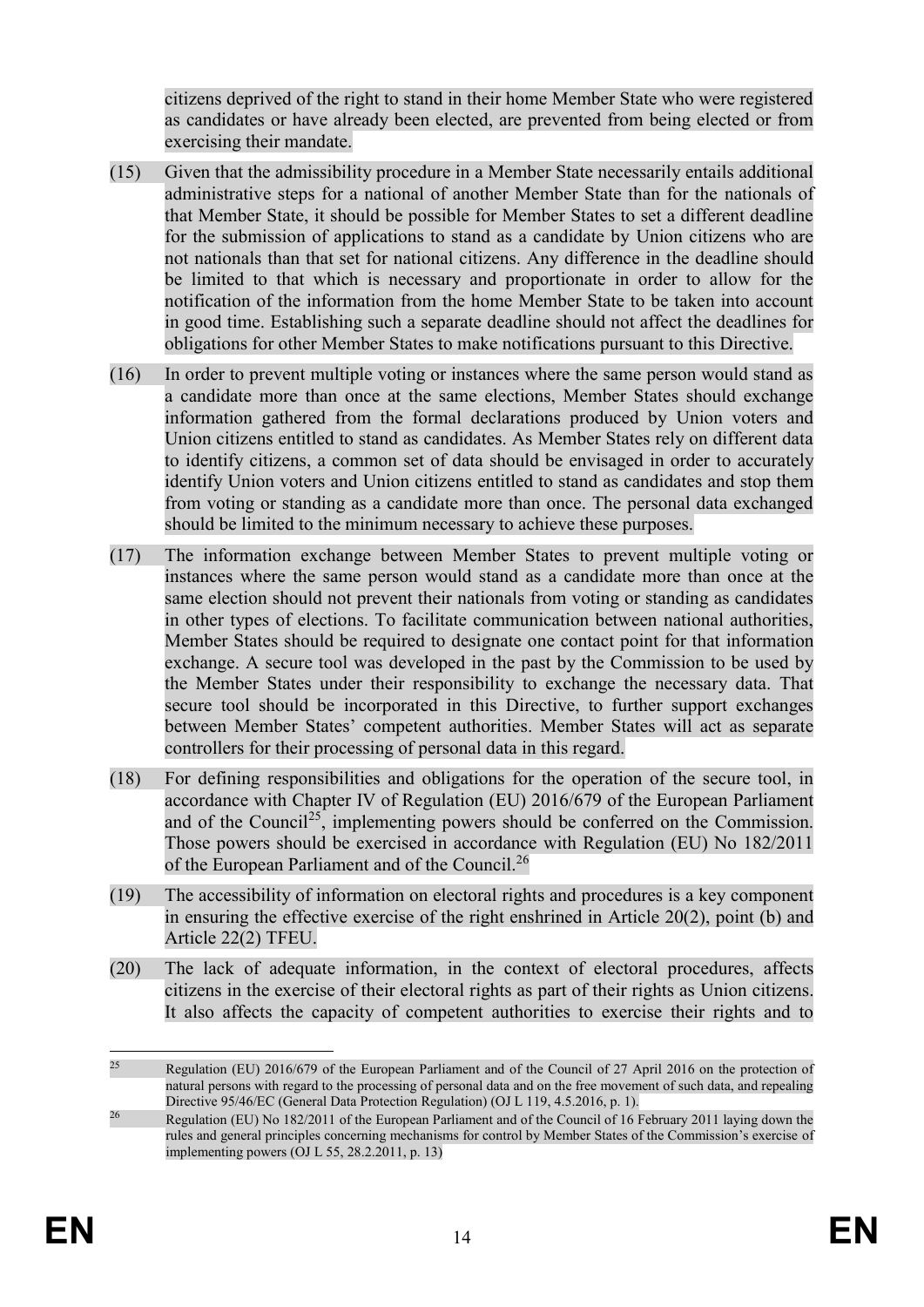deliver on their obligations. Member States should be required to designate authorities with special responsibilities for providing appropriate information to Union citizens on their rights under Article 20(2), point (b), and Article 22(2) TFEU and the national rules and procedures regarding participation in and the organization of elections to the European Parliament. In order to ensure the effectiveness of communications, information should be provided in clear and comprehensible terms.

(21) In order to improve the accessibility of electoral information, such information should be made available in at least one other official language of the Union than that or those of the host Member State, broadly understood by the largest possible number of Union citizens residing on its territory. Member States may use different official languages of the Union in specific parts of their territory or their regions depending on the language understood by the largest group of Union citizens residing therein.

> $\bigvee$  93/109/EC recital 8 (adapted)  $\Rightarrow$  new

(22) Any derogation from the general rules of this Directive must  $\boxtimes$  has to  $\boxtimes$  be warranted, pursuant to Article  $\frac{2}{96}$   $\boxtimes$  22  $\boxtimes$  (2) <del>of the EC Treaty</del>  $\boxtimes$  TFEU  $\boxtimes$ , by problems specific to a Member State  $\Rightarrow$  and has to be in line with the requirements of Article 52 of the Charter, including that any limitations to the exercise of the right to vote and to stand as a candidate at elections to the European Parliament is to be provided for by law and be subject to the principles of proportionality and necessity  $\leftarrow$   $\boxtimes$  In addition,  $\boxtimes$  any derogation <del>must,</del>  $\boxtimes$  has to  $\boxtimes$  by its very nature, be subject to review  $\boxtimes$  as provided by Article 47 of the Charter  $\boxtimes$ .

# $\bigvee$  93/109/EC recital 9 (adapted)

(23) Such specific problems may arise in a Member State in which the proportion of  $\boxtimes$  Union  $\boxtimes$  citizens of the Union of voting age, who reside in it but are not nationals of it, is very significantly above average. Derogations  $\theta \in \mathbb{Z}$  regarding the right to vote should be  $\otimes$  warranted where such citizens form more than 20 % of the total electorate; whereas such derogations must be based on the criterion of period of residence;

 $\blacktriangleright$  93/109/EC recital 10

Whereas citizenship of the Union is intended to enable citizens of the Union to integrate better in their host country and that in this context, it is in accordance with the intentions of the authors of the Treaty to avoid any polarization between lists of national and non-national eandidates;

 $\bigvee$  93/109/EC recital 11 (adapted)

(24) Whereas this risk of polarization concerns in particular a Member State  $\boxtimes$  Member States  $\otimes$  in which the proportion of non-national citizens of the Union of voting age exceeds 20 % of the total number of  $\boxtimes$  Union  $\boxtimes$  citizens of the Union of voting age who reside there and that, therefore, it is important that this Member State may  $\boxtimes$  should have the possibility to  $\boxtimes$  lay down, in compliance with Article  $\frac{8b}{2}$  of the **Treaty**  $\boxtimes$  22(2) TFEU  $\boxtimes$ , specific provisions concerning the composition of lists of candidates.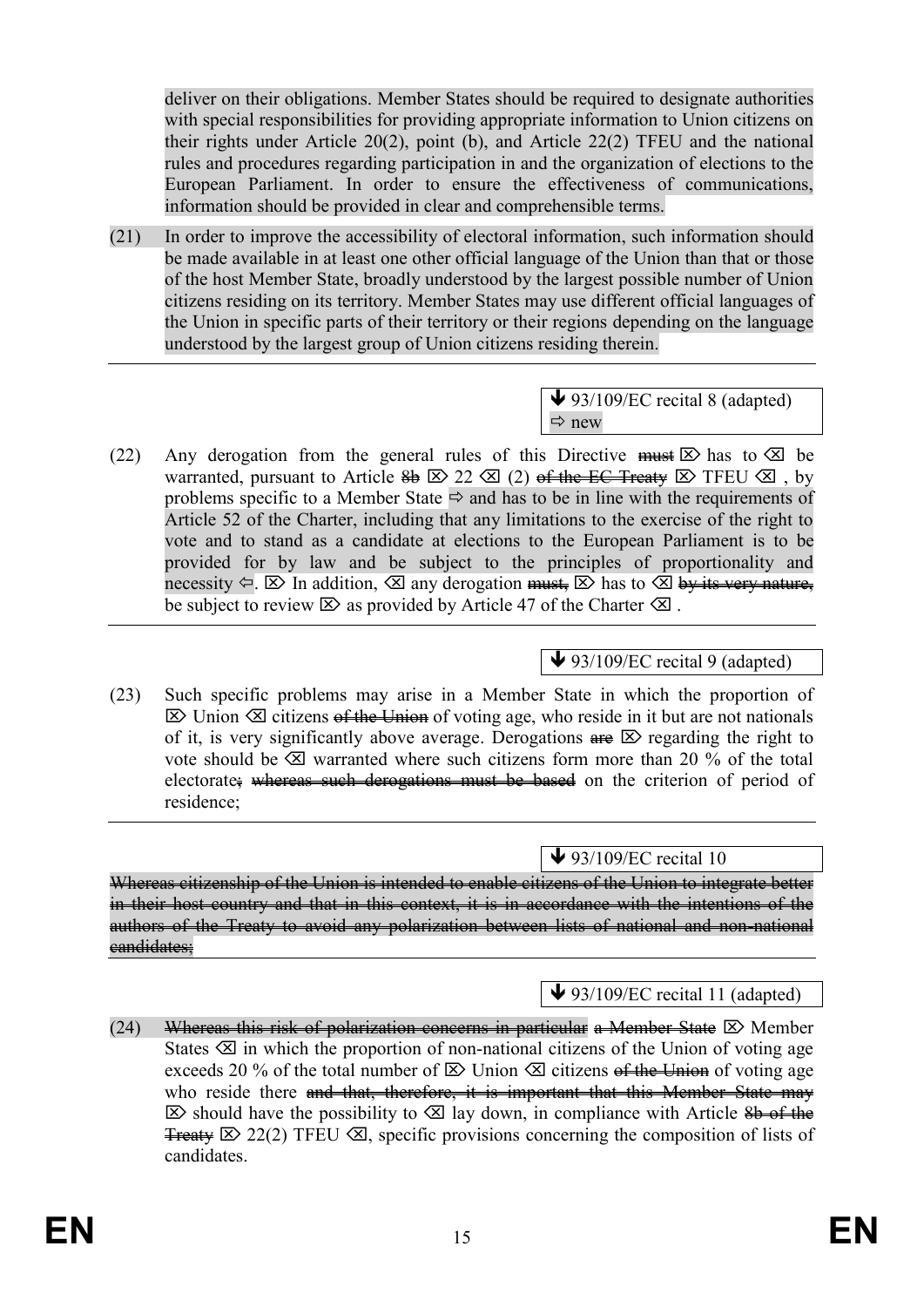$\blacktriangleright$  93/109/EC recital 12

(25) Account must be taken of the fact that in certain Member States residents who are nationals of other Member States have the right to vote in elections to the national parliament and certain provisions of this Directive may consequently be dispensed with in those Member States.

new

- (26) Data regarding the exercise of rights and the application of this Directive can be useful in the identification of measures necessary to ensure the effective exercise of Union citizens' electoral rights. In order to improve the collection of data for elections to the European Parliament, it is necessary to introduce regular monitoring and reporting of implementation by Member States. In parallel, the Commission should assess the application of this Directive, and submit a report including such an assessment to the European Parliament and to the Council, after each election to the European Parliament.
- (27) It is necessary that the Commission conduct its own evaluation of the application of this Directive within a reasonable timeframe after at least two elections to the European Parliament.
- (28) In order to ensure that the templates of the formal declarations to be submitted by nonnational Union citizens seeking to vote or stand in elections to the European Parliament continue to contain relevant data in the context of the exercise of electoral rights by Union citizens, the power to adopt delegated acts in accordance with Article 290 TFEU should be delegated to the Commission to amend those templates. It is of particular importance that the Commission carry out appropriate consultations during its preparatory work, including at expert level, and that those consultations be conducted in accordance with the principles laid down in the Interinstitutional Agreement on Better Law-Making of 13 April 2016. In particular, to ensure equal participation in the preparation of delegated acts, the European Parliament and the Council receive all documents at the same time as Member States' experts, and their experts systematically have access to meetings of Commission expert groups dealing with the preparation of delegated acts.
- (29) The Member States, by ratifying, and the Union, by concluding<sup>27</sup>, the United Nations Convention on the Rights of Persons with Disabilities have committed themselves to ensure compliance with that Convention. In order to support inclusive and equal electoral participation for persons with disabilities, arrangements for Union citizens residing in a Member State of which they are not nationals to exercise the right to vote and to stand as a candidate there in elections to the European Parliament should have due regard to the needs of citizens with a disability and older citizens.

1

<sup>&</sup>lt;sup>27</sup> Council Decision 2010/48/EC of 26 November 2009 concerning the conclusion, by the European Community, of the United Nations Convention on the Rights of Persons with Disabilities (OJ L 23, 27.1.2010, p. 35).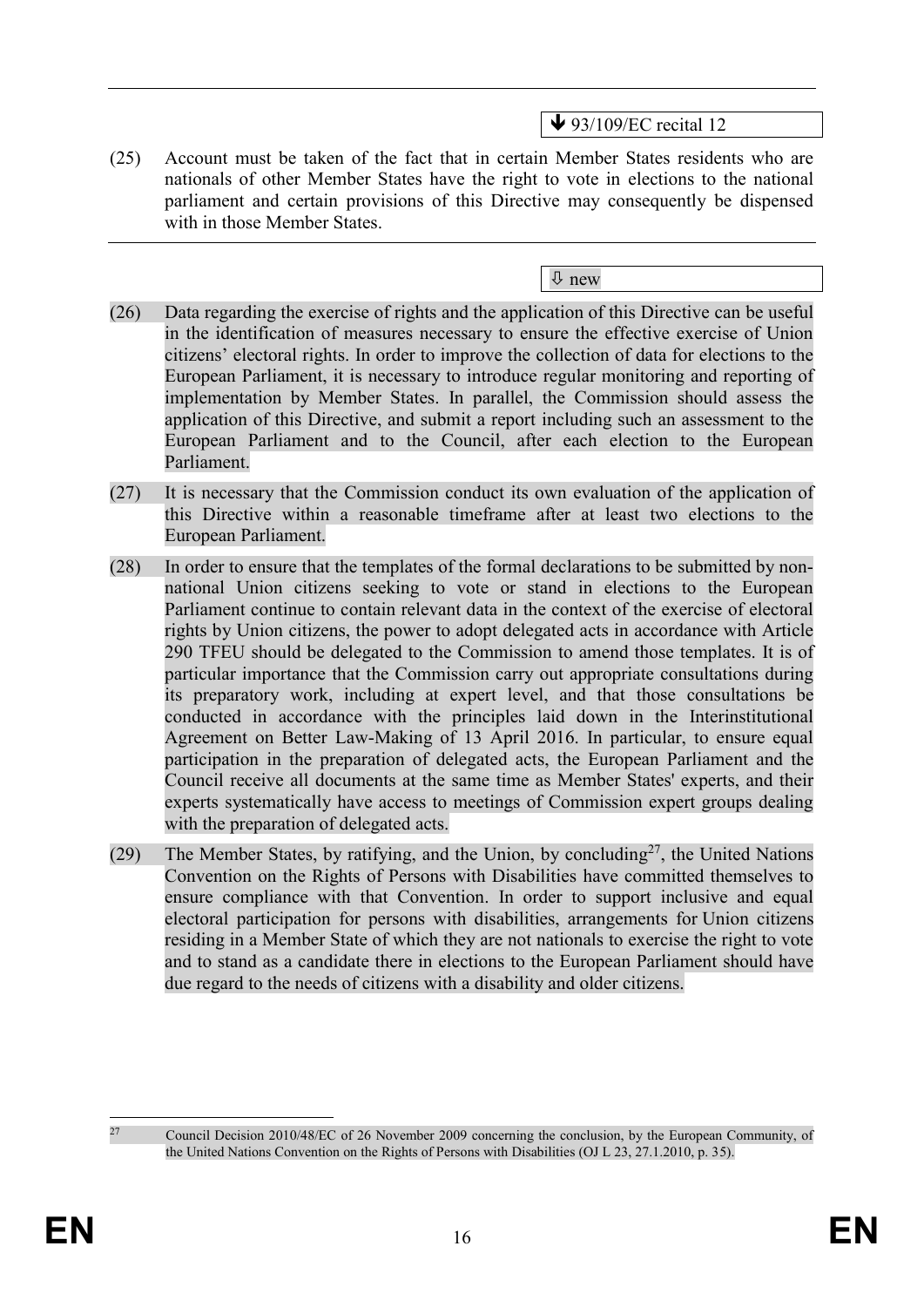- (30) Regulation (EU) 2016/679 of the European Parliament and of the Council and Regulation (EU) 2018/1725 of the European Parliament and of the Council<sup>28</sup> applies to personal data processed when implementing this Directive.
- (31) The European Data Protection Supervisor was consulted in accordance with Article 42(1) of Regulation (EU) 2018/1725 and delivered an opinion on XX XX 2022
- (32) This Directive respects fundamental rights and the principles recognised in particular by the Charter, in particular Article 21 and 39 thereof. Accordingly, it is essential that this Directive shall be implemented in accordance with those rights and principles by ensuring full respect for, inter alia, the right to protection of personal data, the right to non-discrimination, the right to vote and to stand as a candidate at elections to the European Parliament, the freedom of movement and of residence and the right to an effective remedy.
- (33) The obligation to transpose this Directive into national law should be confined to those provisions, that represent a substantive amendment as compared to the earlier Directives. The obligation to transpose the provisions that are unchanged arises under the earlier Directives.
- (34) This Directive should be without prejudice to the obligations of the Member States relating to the time-limits for the transposition into national law of the Directives set out in Annex IV, Part B,

#### HAS ADOPTED THIS DIRECTIVE:

 $\blacktriangleright$  93/109/EC recital 8 (adapted)

# **CHAPTER I**

# *GENERAL PROVISIONS*

*Article 1*

*Subject matter and scope*

1. This Directive lays down the detailed arrangements whereby  $\boxtimes$  Union  $\boxtimes$  citizens of the Union residing in a Member State of which they are not nationals may exercise the right to vote and to stand as a candidate there in elections to the European Parliament.

2. Nothing in this Directive shall affect each Member State's provisions concerning the right to vote or to stand as a candidate of its nationals who reside outside its electoral territory.

<sup>1</sup> 

<sup>&</sup>lt;sup>28</sup> Regulation (EU) 2018/1725 of the European Parliament and of the Council of 23 October 2018 on the protection of natural persons with regard to the processing of personal data by the Union institutions, bodies, offices and agencies and on the free movement of such data, and repealing Regulation (EC) No 45/2001 and Decision No 1247/2002/EC (OJ L 295, 21.11.2018, p. 39–98)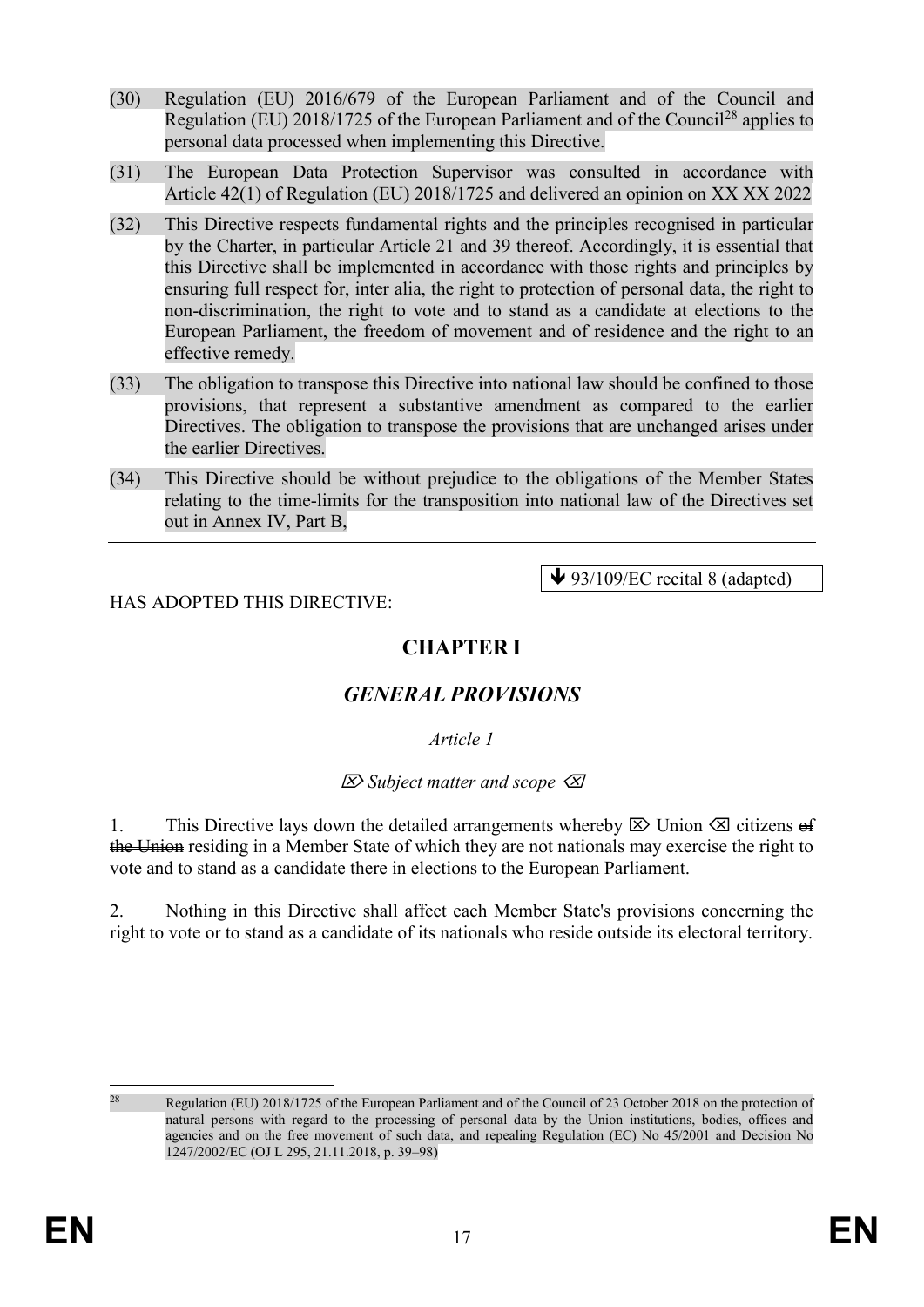#### *Article 2*

### *Definitions*

For the purposes of this Directive:

- (1) 'elections to the European Parliament' means elections by direct universal suffrage to the European Parliament of representatives in accordance with the Act  $\mathbb{Z}$  concerning the election of the members of the European Parliament by direct universal suffrage  $\otimes$  of 20 September 1976<sup>29</sup>;
- (2) 'electoral territory' means the territory of a Member State in which, in accordance with the above Act and, within that framework, in accordance with the electoral law of that Member State, members of the European Parliament are elected by the people of that Member State;
- (3) 'Member State of residence' means a Member State in which a  $\boxtimes$  Union  $\boxtimes$  citizen of the Union resides but of which  $\text{Re} \boxtimes$  the Union citizen  $\boxtimes$  is not a national:
- (4) 'home Member State' means the Member State of which a  $\boxtimes$  Union  $\boxtimes$  citizen of the Union is a national:
- (5) 'Community  $\boxtimes$  Union  $\boxtimes$  voter' means any  $\boxtimes$  Union  $\boxtimes$  citizen of the Union who is entitled to vote in elections to the European Parliament in  $\frac{1}{H} \boxtimes$  the  $\boxtimes$  Member State of residence in accordance with this Directive;
- (6) 'Community national  $\boxtimes$  Union citizen  $\boxtimes$  entitled to stand as a candidate' means any  $\boxtimes$  Union  $\boxtimes$  citizen <del>of the Union</del> who has the right to stand as a candidate in elections to the European Parliament in  $\overline{h}$   $\overline{e}$  the  $\overline{e}$  Member State of residence in accordance with this Directive;
- (7) 'electoral roll' means the official register of all voters entitled to vote in a given constituency or locality, drawn up and kept up to date by the competent authority under the electoral law of the Member State of residence, or the population register if it indicates eligibility to vote;
- (8) 'reference date' means the day or the days on which  $\boxtimes$  Union  $\boxtimes$  citizens of the Union must  $\boxtimes$  have to  $\boxtimes$  satisfy, under the law of the Member State of residence, the requirements for voting or for standing as a candidate in that State;
- (9) 'formal declaration' means a declaration by the person concerned, inaccuracy in which makes that person liable to penalties, in accordance with the national law applicable.

#### *Article 3*

#### *Conditions governing the right to vote and stand as a candidate*

Any person who, on the reference date:  $\boxtimes$  The following persons shall have the right to vote and to stand as a candidate in elections to the European Parliament in the Member State of residence unless deprived of those rights pursuant to Articles 6 and 7:  $\otimes$ 

<sup>29</sup> <sup>29</sup> OJ No L 278, 8. 10. 1976, p. 5.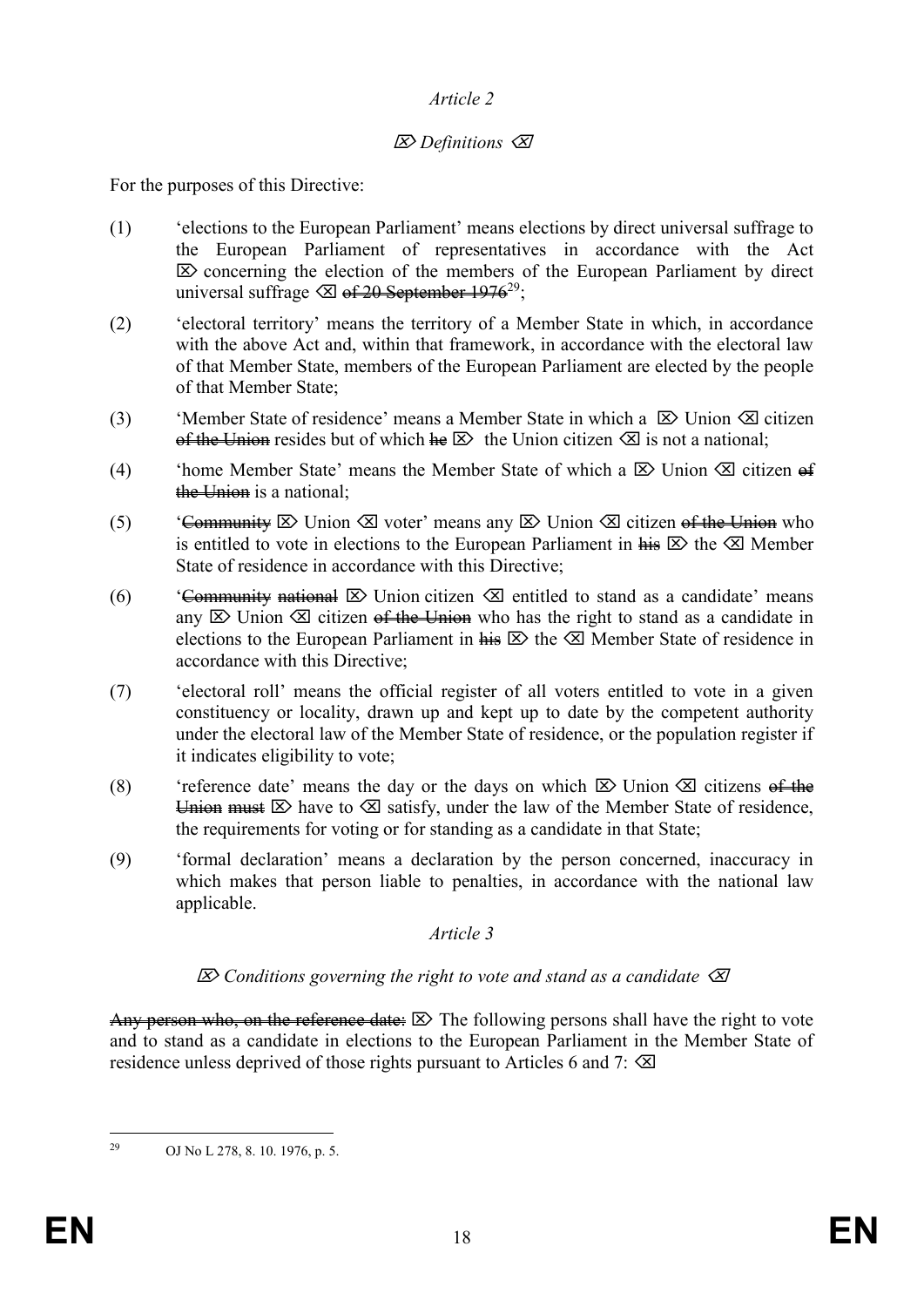(a)  $\boxtimes$  the person who, on the reference date  $\boxtimes$  is a  $\boxtimes$  Union  $\boxtimes$  citizen of the Union within the meaning of the second subparagraph of Article  $\frac{1}{2} \times 20 \times (1) +$ the Treaty  $\boxtimes$  TFEU  $\otimes$ ;

(b)  $\boxtimes$  the person who, on the reference date  $\boxtimes$  is not a national of the Member State of residence, but satisfies the same conditions in respect of the right to vote and to stand as a candidate as that State imposes by law on its own nationals,

#### shall have the right to vote and to stand as a candidate in elections to the European Parliament in the Member State of residence unless deprived of those rights pursuant to Articles 6 and 7.

Where, in order to stand as a candidate, nationals of the Member State of residence must have been nationals for a certain minimum period,  $\boxtimes$  Union  $\boxtimes$  citizens of the Union shall be deemed to have met this condition when they have been nationals of a Member State for the same period.

#### *Article 4*

#### *Prohibition from voting more than once or standing as a candidate in more than one Member State*

1. Community  $\boxtimes$  Union  $\boxtimes$  voters shall exercise their right to vote either in the Member State of residence or in their home Member State. No person may vote more than once at the same election.

2. No person may stand as a candidate in more than one Member State at the same election.

#### *Article 5*

#### *Residence requirements*

If, in order to vote or to stand as candidates, nationals of the Member State or residence must have spent a certain minimum period as a resident in the electoral territory of that State, Community  $\triangleright$  Union  $\trianglelefteq$  voters and Community nationals  $\triangleright$  Union citizens  $\trianglelefteq$  entitled to stand as candidates shall be deemed to have fulfilled that condition where they have resided for an equivalent period in other Member States. This provision shall apply without prejudice to any specific conditions as to length of residence in a given constituency or locality.

#### *Article 6*

*Ineligibility*

 $\bigvee$  2013/1/EU Art. 1.1(a) (adapted)

1. Any  $\boxtimes$  Union citizens  $\boxtimes$  eitizen of the Union who resides  $\boxtimes$  reside  $\boxtimes$  in a Member State of which  $\text{Re} \boxtimes$  they are  $\boxtimes$  is not a national  $\boxtimes$  nationals  $\boxtimes$  and who, through an individual judicial decision or an administrative decision provided that the latter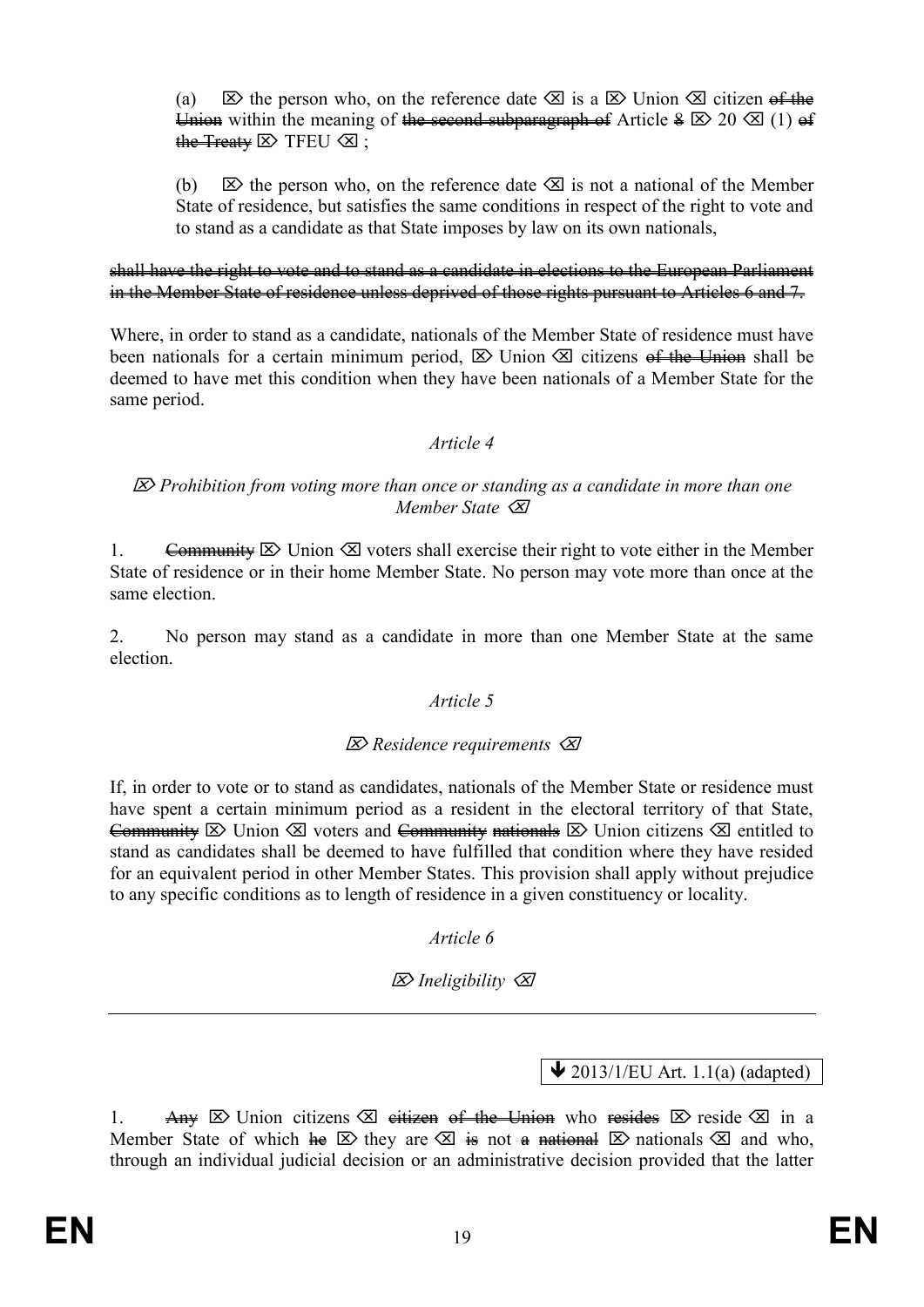can be subject to judicial remedies,  $\frac{\hbar a s}{\Delta}$  have  $\Delta$  been deprived of  $\frac{\hbar i s}{\Delta}$  their  $\Delta$  right to stand as a candidate under either the law of the Member State of residence or the law of his  $\boxtimes$  the  $\boxtimes$  home Member State, shall be precluded from exercising that right in the Member State of residence in elections to the European Parliament.

# $\bigvee$  2013/1/EU Art. 1.1(b) (adapted)

2. The Member State of residence shall check whether the  $\boxtimes$  Union  $\boxtimes$  citizens of the Union who have expressed a desire to exercise their right to stand as a candidate there have not been deprived of that right in the home Member State through an individual judicial decision or an administrative decision provided that the latter can be subject to judicial remedies.

 $\bigvee$  2013/1/EU Art. 1.1(c)

3. For the purposes of paragraph 2 of this Article, the Member State of residence shall notify the home Member State of the declaration referred to in Article 10(1). To that end, the relevant information that is available from the home Member State shall be provided in any appropriate manner within five working days from the reception of the notification or, where possible, within a shorter time-limit, if so requested by the Member State of residence. Such information may include only details which are strictly necessary for the implementation of this Article and may be used only for that purpose.

If the information is not received by the Member State of residence within the time-limit, the candidate shall none the less be admitted.

4. If the information provided invalidates the content of the declaration, the Member State of residence, irrespective of whether it receives the information within the time-limit or at a later stage, shall take the appropriate steps in accordance with its national law to prevent the person concerned from standing as a candidate or, where this is not possible, to prevent this person either from being elected or from exercising the mandate.

5. Member States shall designate a contact point to receive and transmit the information necessary for the application of paragraph 3. They shall communicate to the Commission the name and contact details of the contact point and any updated information or changes concerning it. The Commission shall keep a list of contact points and make it available to the Member States.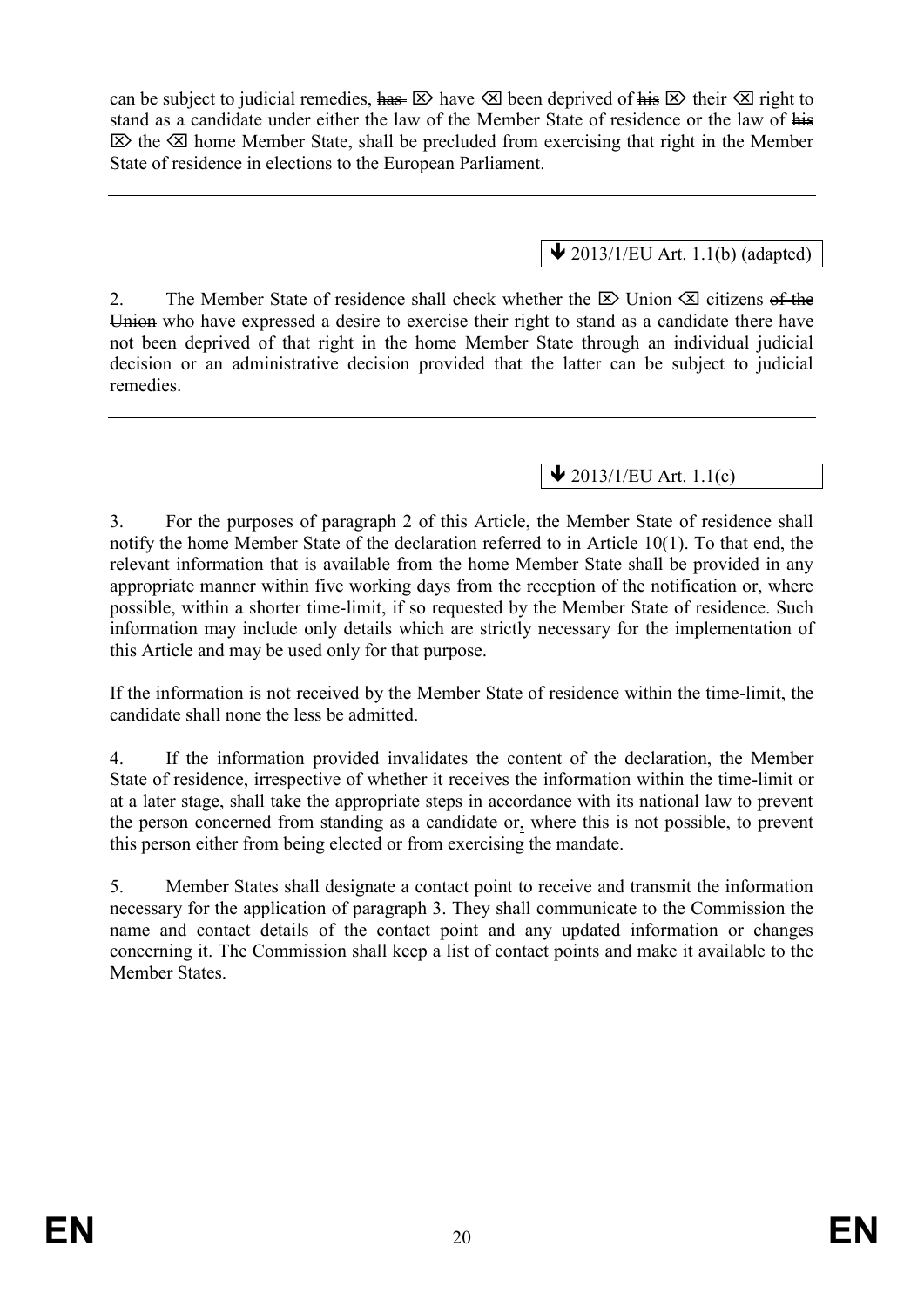$\blacktriangleright$  93/109/EC (adapted)

 $\Rightarrow$  new

### *Article 7*

# *Disqualification from voting*

1. The Member State of residence may check whether the  $\boxtimes$  Union  $\boxtimes$  citizens of the Union who have expressed a desire to exercise their right to vote there have not been deprived of that right in the home Member State through an individual civil law or criminal law decision.

2. For the purposes of paragraph 1 of this Article, the Member State of residence may notify the home Member State of the declaration referred to in Article 9 (2). To that end, the relevant and normally available information from the home Member State shall be provided in good time and in an appropriate manner; such information may only include details which are strictly necessary for the implementation of this Article and may only be used for that purpose. If the information provided invalidates the content of the declaration, the Member State of residence shall take the appropriate steps to prevent the person concerned from voting.

3. The home Member State may, in good time and in an appropriate manner, submit to the Member State of residence any information necessary for the implementation of this Article.

#### *Article 8*

#### *Freedom to choose to vote in the Member state of residence*

1. A Community voter  $\boxtimes$  Union voters shall  $\boxtimes$  exercise his  $\boxtimes$  their  $\boxtimes$  right to vote in the Member State of residence if  $\frac{\partial \mathbf{F}}{\partial \mathbf{F}}$  hey have  $\mathbf{\otimes}$  expressed the wish to do so.

2. If voting is compulsory in the Member State of residence, Community  $\boxtimes$  Union  $\boxtimes$ voters who have expressed the wish to  $\boxtimes$  vote in that Member State  $\boxtimes$  do so shall be obliged to vote.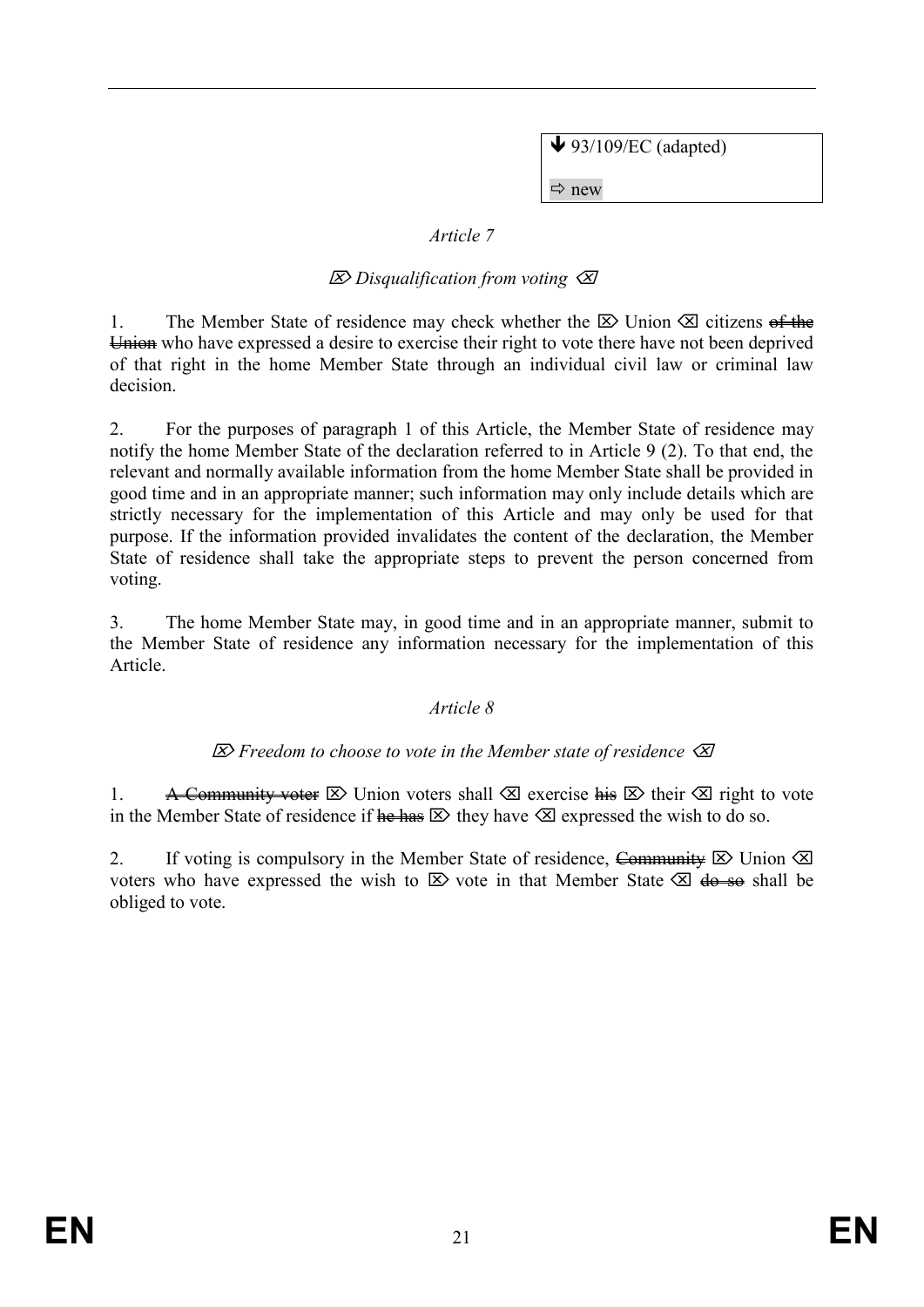# **CHAPTER II**

# *EXERCISE OF THE RIGHT TO VOTE AND THE RIGHT TO STAND AS A CANDIDATE*

#### *Article 9*

#### *Entry and removal from the electoral roll*

1. Member States shall take the necessary measures to enable a Community  $\boxtimes$  Union  $\boxtimes$  voter who has expressed the wish for such  $\boxtimes$  to be registered as a voter  $\boxtimes$  to be entered on the electoral roll sufficiently in advance of polling day.

2. In order to have  $\overline{h}$  their  $\otimes$  name entered on the electoral roll, a Community voter  $\boxtimes$  Union voters  $\boxtimes$  shall produce the same documents as  $\frac{a}{a}$  voters  $\boxtimes$  who  $\boxtimes$  are nationals  $\otimes$  is a national. He  $\otimes$  They  $\otimes$  shall also produce a formal declaration  $\Rightarrow$  in accordance with the template set out in Annex I.  $\Leftrightarrow$  stating:

#### (a) his nationality and his address in the electoral territory of the Member State of residence;

#### (b) where applicable, the locality or constituency in his home Member State on the electoral roll of which his name was last entered, and

#### (c) that he will exercise his right to vote in the Member State of residence only.

3. The Member State of residence may also require  $\boxtimes$  Union voters  $\boxtimes$  a Community voter to:

(a) state in  $\overline{h}$  is  $\overline{\otimes}$  their  $\overline{\otimes}$  declaration under paragraph 2 that  $\overline{h}$  thes  $\overline{\otimes}$  they have  $\otimes$  not been deprived of the right to vote in  $\frac{1}{n+1} \otimes$  their  $\otimes$  home Member State;

(b) produce a valid identity document;  $\frac{1}{2}$  and

(c) indicate the date from which he has  $\boxtimes$  they have  $\boxtimes$  been resident in that State or in another Member State.

4. Community  $\boxtimes$  Union  $\boxtimes$  voters who have been entered on the electoral roll shall remain thereon, under the same conditions as voters who are nationals, until such time as they request to be removed or until such time as they are removed automatically because they no longer satisfy the requirements for exercising the right to vote.  $\Rightarrow$  Where provisions are in place to notify nationals of such a removal from the electoral roll, these provisions shall apply to Union voters in the same way.  $\Leftrightarrow$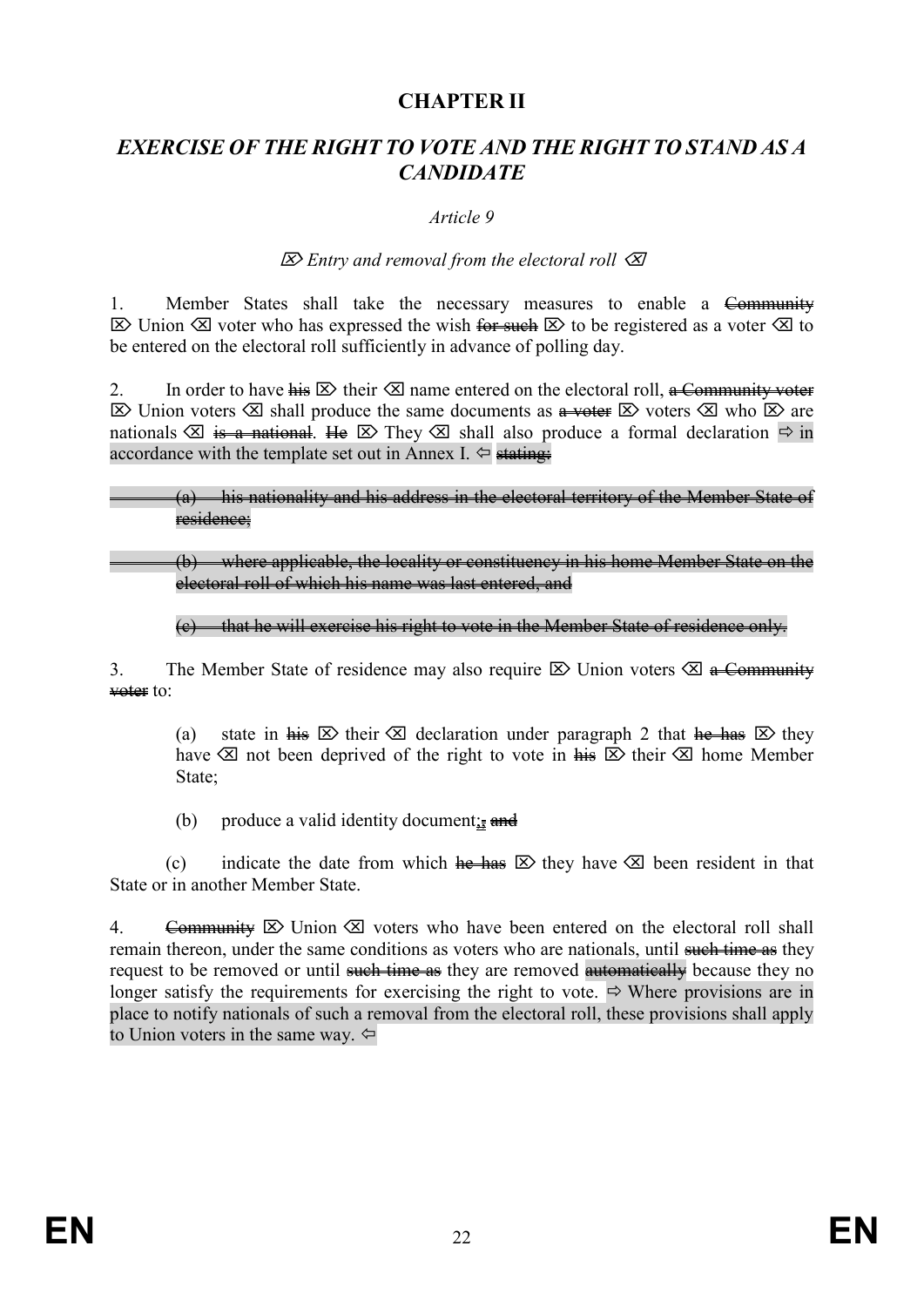new

5. The Commission is empowered to adopt delegated acts in accordance with Article 20 concerning the amendment of the form and content of the template for the formal declaration referred to in paragraph 2 of this Article.

 $\blacklozenge$  93/109/EC (adapted)

 $\Rightarrow$  new

*Article 10*

### *Registration as a candidate*

1. When he submits his  $\boxtimes$  submitting an  $\boxtimes$  application to stand as  $\boxtimes$  candidates  $\boxtimes$  a eandidate,  $\boxtimes$  Union citizens  $\boxtimes$  a Community national shall produce the same supporting documents as a candidate  $\boxtimes$  candidates  $\boxtimes$  who is a national  $\boxtimes$  are nationals  $\boxtimes$ . He  $\triangleright$  They  $\triangleright$  shall also produce a formal declaration  $\Rightarrow$  in accordance with the template set out in Annex II.  $\Leftrightarrow$  stating:

 $\bigvee$  2013/1/EU Art. 1.2(a)

(a) his nationality, date and place of birth, last address in the home Member State and his address in the electoral territory of the Member State of residence;

 $\blacktriangleright$  93/109/EC

(b) that he is not standing as a candidate for election to the European Parliament in any other Member State;

(c) where applicable, the locality or constituency in his home Member State on the electoral roll of which his name was last entered, and

 $\bigvee$  2013/1/EU Art. 1.2(b)

(d) that he has not been deprived of the right to stand as a candidate in the home Member State through an individual judicial decision or an administrative decision provided that the latter can be subject to judicial remedies.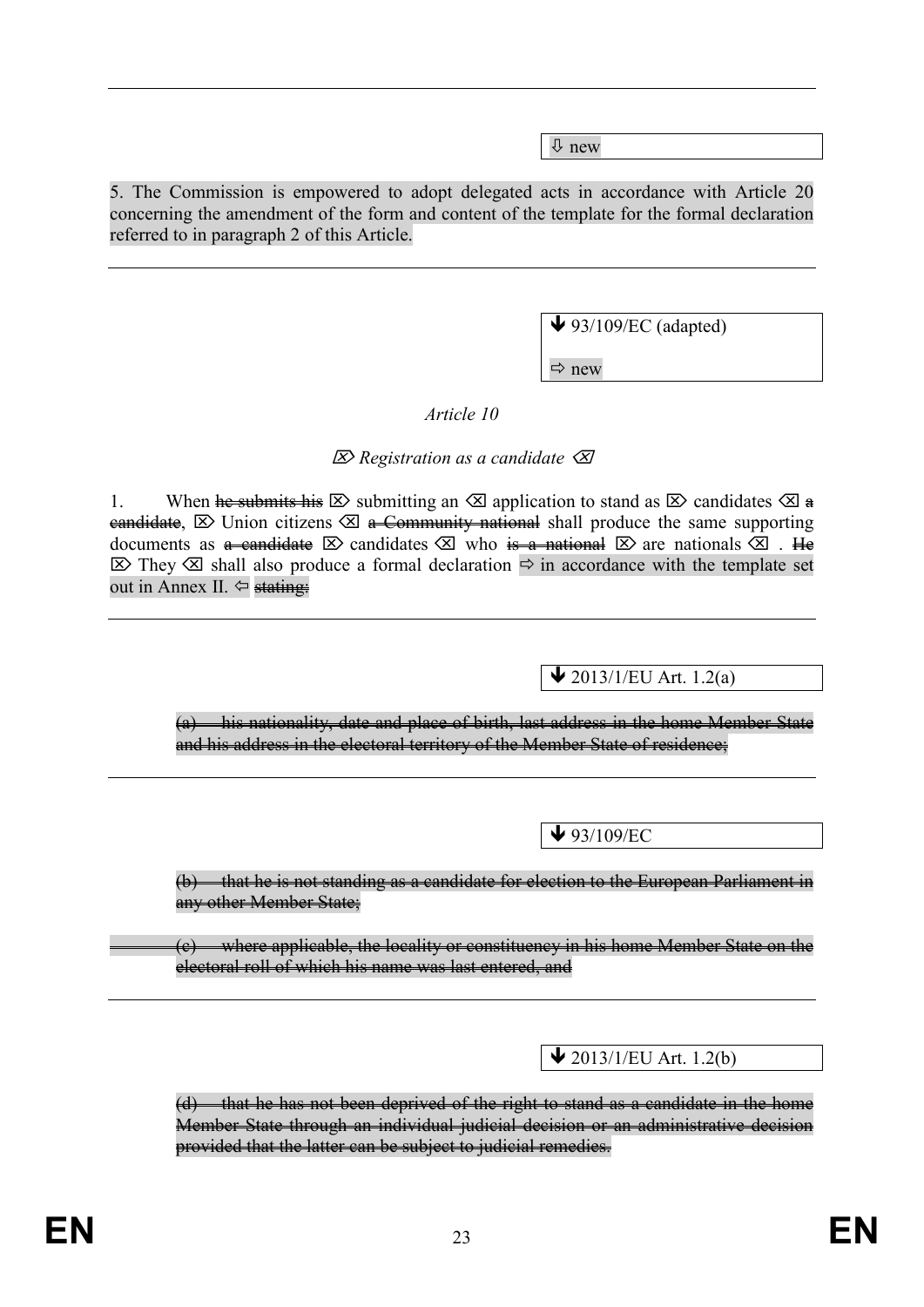$\blacktriangleright$  93/109/EC (adapted)

 $2\frac{3}{2}$ . The Member State of residence may also require a Community national  $\boxtimes$  Union citizens  $\otimes$  entitled to stand as a candidate  $\otimes$  candidates  $\otimes$  to produce a valid identity document. It may also require  $\lim_{n \to \infty} \mathbb{E}$  them  $\mathbb{E}$  to indicate the date from which  $\lim_{n \to \infty} \mathbb{E}$  they have  $\otimes$  has been a national  $\otimes$  nationals  $\otimes$  of a Member State.

new

3. The Commission is empowered to adopt delegated acts in accordance with Article 20 concerning the amendment of the form and content of the template for the formal declaration referred to in paragraph 1 of this Article.

 $\blacktriangleright$  93/109/EC (adapted)

 $\Rightarrow$  new

*Article 11*

# *Decision on registration and legal remedies*

1. The Member State of residence shall inform the **person**  $\boxtimes$  persons  $\boxtimes$  concerned  $\Rightarrow$  in good time and in clear and plain language  $\Leftrightarrow$  of the action  $\Leftrightarrow$  decision  $\Leftrightarrow$  taken on his  $\boxtimes$  their  $\boxtimes$  application for entry on the electoral roll or of the decision concerning the admissibility of  $\overline{h}$   $\overline{\mathbf{s}}$  their  $\overline{\mathbf{s}}$  application to stand as a candidate.

2. Should  $\ast$  person  $\boxtimes$  Union citizens  $\boxtimes$  be refused entry on the electoral roll or his  $\boxtimes$  their  $\boxtimes$  application to stand as a candidate be rejected, the person-  $\boxtimes$  persons  $\boxtimes$ concerned shall be entitled to legal remedies on the same terms as the legislation of the Member State of residence prescribes for voters and persons entitled to stand as candidates who are its nationals.

new

3. In case of errors in the electoral rolls or in the lists of candidates to the European Parliament, the person concerned shall be entitled to legal remedies on similar terms as the laws of the Member State of residence prescribe for voters and persons entitled to stand as candidates who are its nationals.

4. Member States shall inform clearly and in a timely manner, the person concerned of the decision referred to in paragraph 1 and of the legal remedies referred to in paragraphs 2 and 3.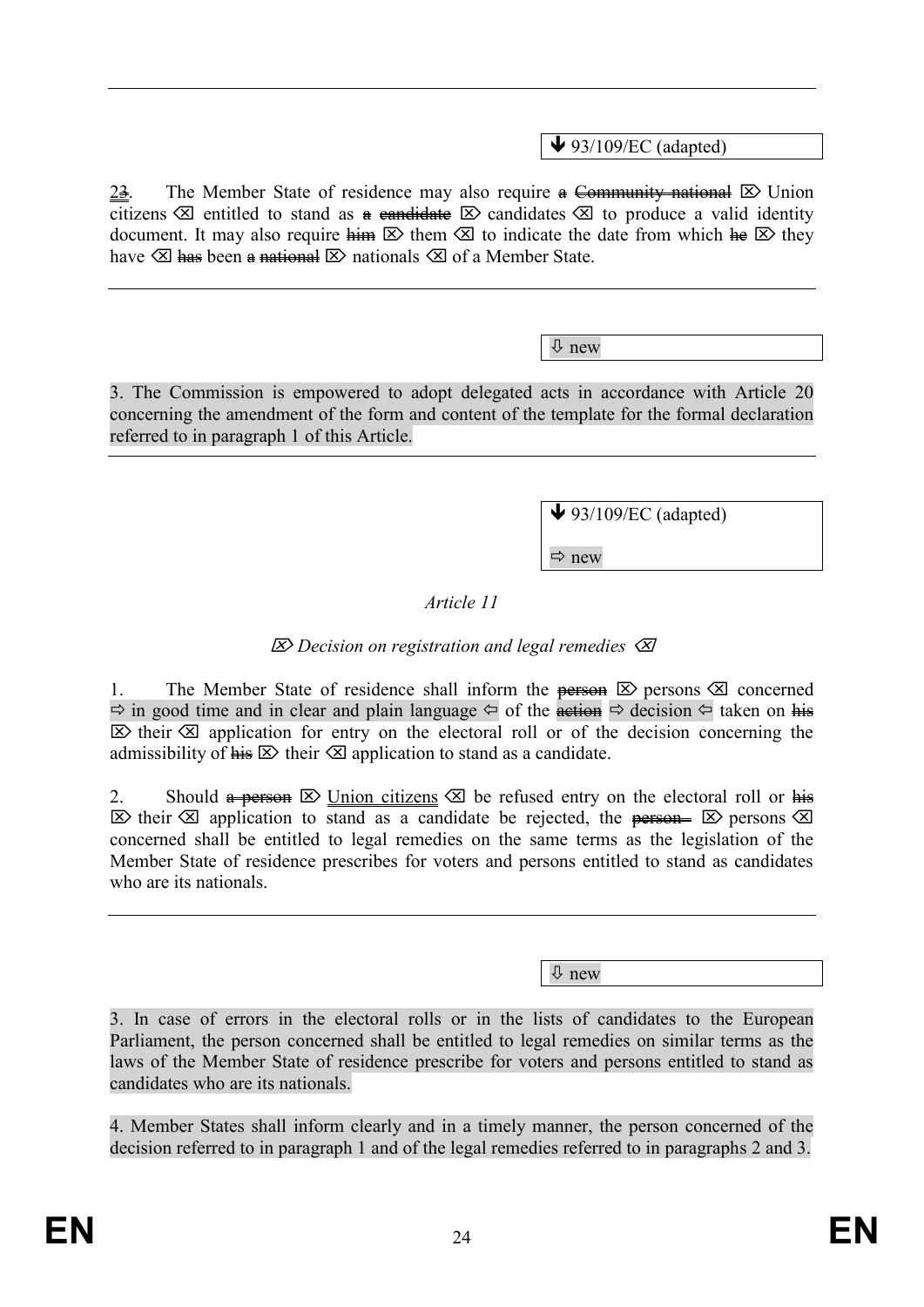$\blacktriangleright$  93/109/EC (adapted)

# *Article 12*

# *Provision of information*

The Member State of residence shall inform Community voters and Community nationals entitled to stand as candidates in good time and in an appropriate manner of the conditions and detailed arrangements for the exercise of the right to vote and to stand as a candidate in elections in that State.

new

1. Member States shall designate a national authority with responsibility for taking the necessary measures to ensure that non-national Union citizens are informed in a timely manner of the conditions and detailed rules for registration as a voter or candidate in elections to the European Parliament.

2. The Member States shall ensure that the authorities designated pursuant to paragraph 1, shall directly and individually communicate to Union voters and Union nationals entitled to stand as candidates, the following information:

(a) the status of their registration;

(b) the date of the election and how and where to vote;

- (c) the relevant rules on voter and candidate rights and obligations including interdictions and incompatibilities and sanctions for violating electoral rules, particularly those pertaining to multiple voting;
- (d) means of obtaining further information relating to the organisation of the election including the list of candidates.

3. The information on conditions and detailed rules for registration as a voter or candidate in elections to the European Parliament and the information referred to in paragraph 2 shall be provided in clear and plain language.

The information referred to in the first subparagraph shall, in addition to being communicated in one or more of the official languages of the host Member State, also be accompanied by a translation in at least one other official language of the Union that is broadly understood by the largest possible number of Union citizens residing on its territory, in accordance with the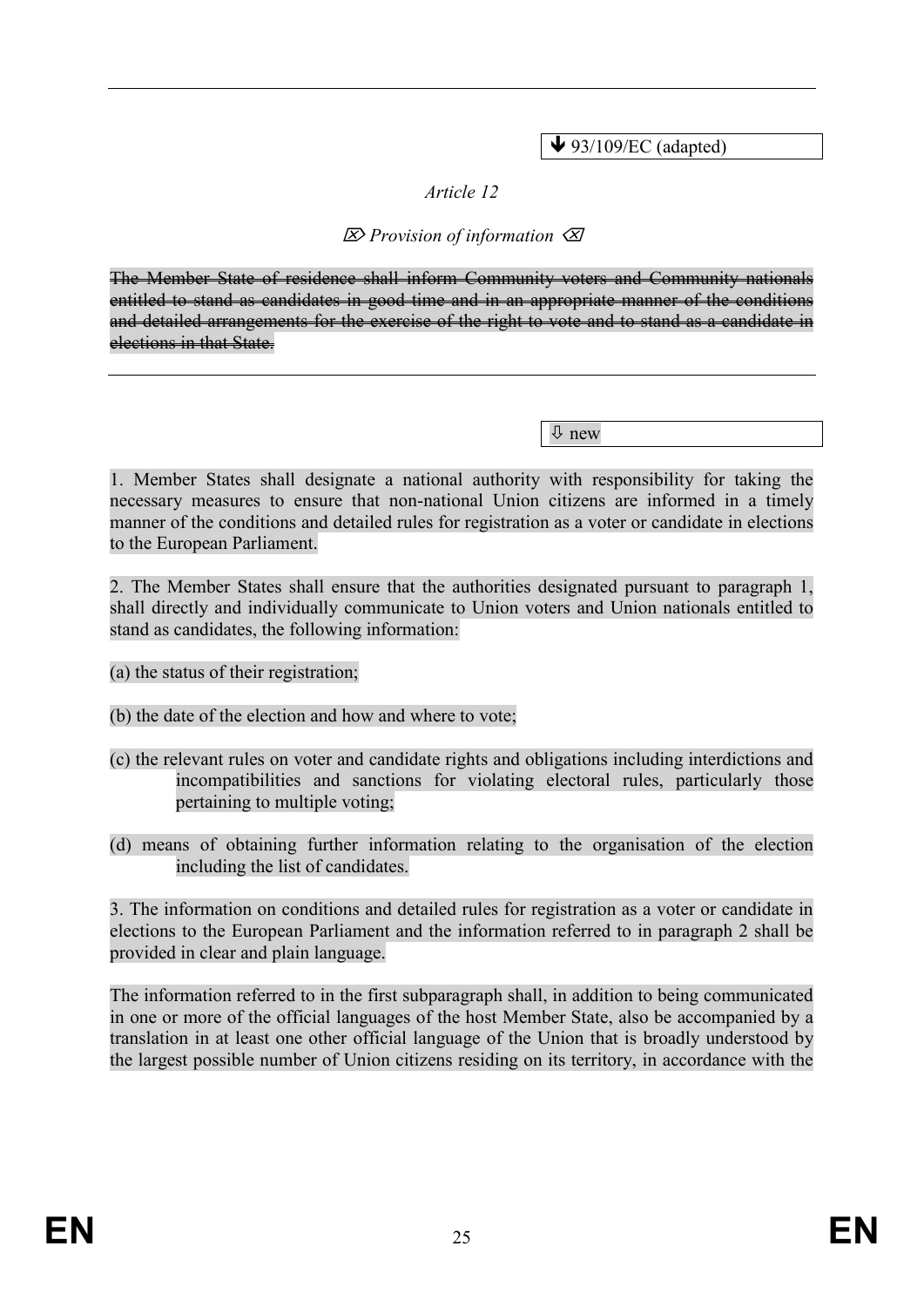quality requirements of Article 9 of Regulation (EU) 2018/1724 of the European Parliament and of the Council<sup>30</sup>.

4. Member States shall ensure that information on conditions and detailed rules for registration as a voter or candidate in elections to the European Parliament and information referred to in paragraph 2 is made accessible to persons with disabilities and older persons by using appropriate means, modes and formats of communication.

> $\blacktriangleright$  93/109/EC (adapted)  $\Rightarrow$  new

*Article 13*

# *Information exchange mechanism*

1. Member States shall exchange the information required for the implementation of Article  $4 \Rightarrow$ , sufficiently in advance of polling day  $\Leftarrow$ . To that end, the Member State of residence shall, on the basis of the formal declaration referred to in Articles 9 and 10, supply  $\Rightarrow$  begin supplying  $\Leftarrow$  the home Member State,  $\Rightarrow$  no later than six weeks before the first day of the electoral period referred to in Article 10(1) of the Act concerning the election of the members of the European Parliament by direct universal suffrage the set of information provided in Annex III  $\Leftrightarrow$  sufficiently in advance of polling day, with information on the latter State's nationals entered on electroal rolls or standing as candidates. The home Member State shall, in accordance with its national legislation, take appropriate measures to ensure that its nationals do not vote more than once or stand as candidates in more than one Member State.

new

2. The home Member State shall ensure that measures referred to in paragraph 1 do not prevent its nationals from voting or standing as candidates in other types of elections.

3. The Commission shall provide a secure tool supporting the exchange by Member States of the set of information referred to in Annex III for the purposes of paragraph 1 of this Article. The tool shall allow Member States of residence to provide that information in an encrypted form to each home Member State whose citizens have provided formal declarations referred to in Articles 9 and 10.

4. The Commission is empowered to adopt delegated acts in accordance with Article 20 concerning the amendment of the set of information referred to in Annex III.

5. The Commission is empowered to adopt implementing acts for the purpose of defining the responsibilities and obligations for the operation of the secure tool set out in paragraph 3, in accordance with the requirements of Chapter IV of Regulation (EU) 2016/679. Those

<sup>&</sup>lt;u>.</u> <sup>30</sup> Regulation (EU) 2018/1724 of the European Parliament and of the Council of 2 October 2018 establishing a single digital gateway to provide access to information, to procedures and to assistance and problem-solving services and amending Regulation (EU) No 1024/2012 (OJ L 295, 21.11.2018, p. 1).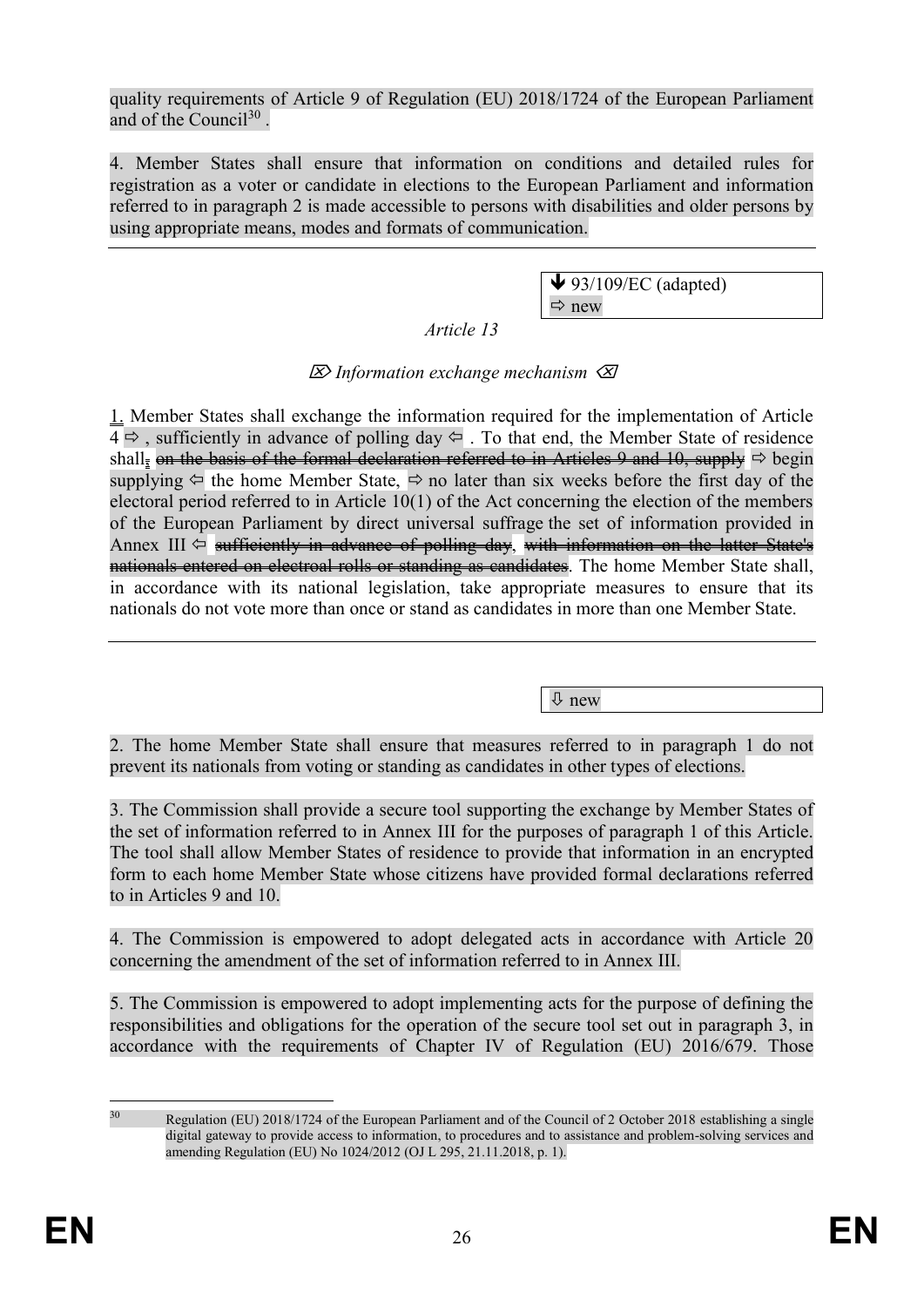implementing acts shall be adopted in accordance with the examination procedure referred to in Article 19.

# *Article 14*

# *Specific means of voting*

Member States that provide for the possibilities of advance voting, postal voting, and electronic and internet voting, in elections to the European Parliament shall ensure the availability of those voting methods to Union voters under similar conditions as the ones applicable to their own nationals.

# *Article 15*

# *Monitoring*

Member States shall designate an authority with responsibility for collecting and providing relevant statistical data to the public and the Commission, on the participation of Union citizens who are not nationals in elections to the European Parliament.

 $\blacklozenge$  93/109/EC (adapted)

# **CHAPTER III**

# *DEROGATIONS AND TRANSITIONAL PROVISIONS*

# *Article 1614*

# *Derogations*

1. If on 1 January 1993, in a given Member State, the proportion of  $\boxtimes$  Union  $\boxtimes$  citizens of the Union of voting age who reside in it but are not nationals of it exceeds 20 % of the total number of  $\boxtimes$  national and non-national Union  $\boxtimes$  citizens of the Union residing there who are of voting age, that Member State may, by way of derogation from Articles 3, 9 and 10:

(a) restrict the right to vote to Community  $\boxtimes$  Union  $\boxtimes$  voters who have resided in that Member State for a minimum period, which may not exceed five years;

(b) restrict the right to stand as a candidate to Community nationals  $\boxtimes$  Union citizens  $\otimes$  entitled to stand as candidates who have resided in that Member State for a minimum period, which may not exceed 10 years.

These provisions are without prejudice to appropriate measures which this  $\boxtimes$  that  $\boxtimes$ Member State may take with regard to the composition of lists of candidates and which are intended in particular to encourage the integration of non-national  $\boxtimes$  Union  $\boxtimes$  citizens of the Union.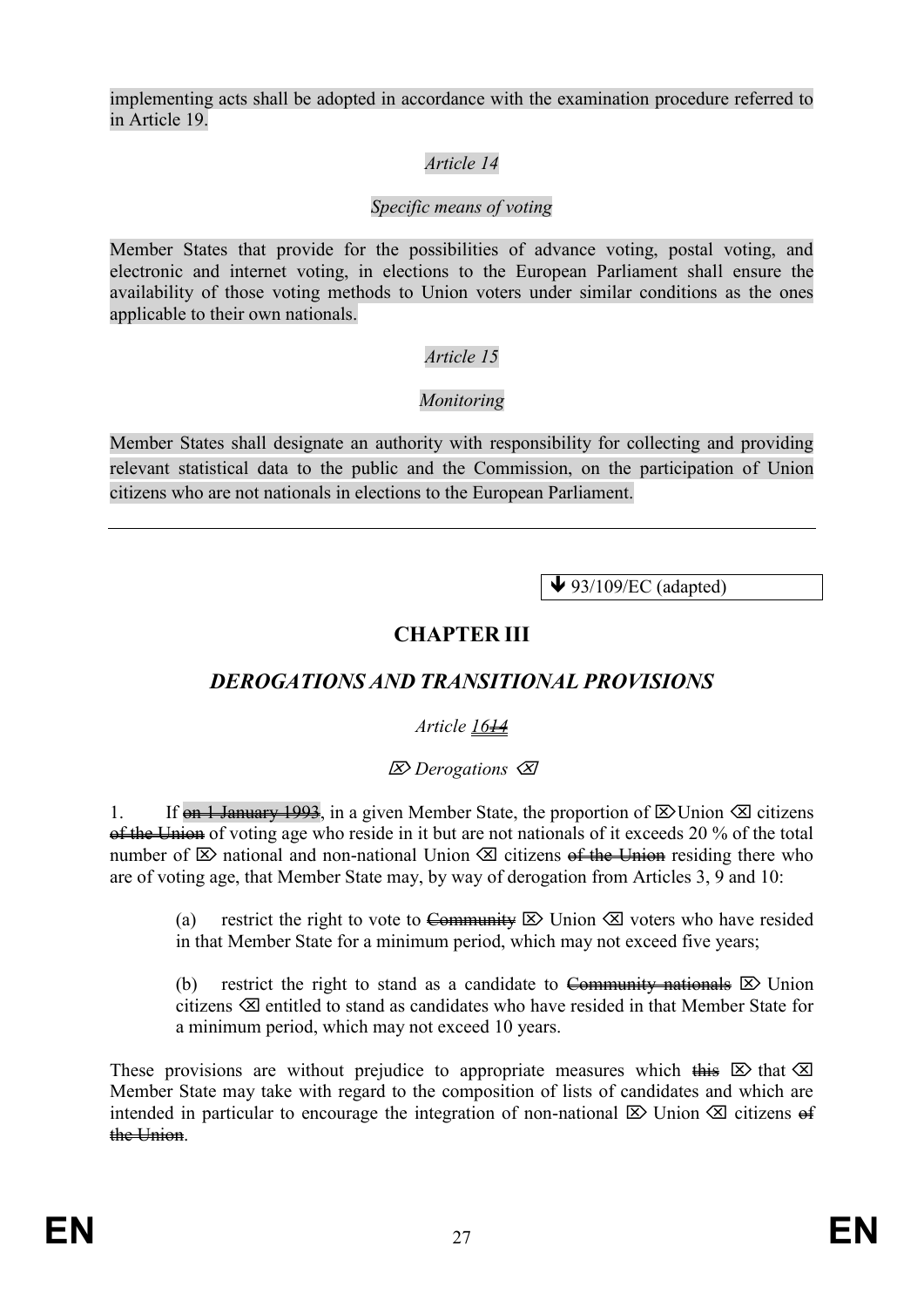However, Community  $\boxtimes$  Union  $\boxtimes$  voters and Community nationals  $\boxtimes$  Union citizens  $\boxtimes$ entitled to stand as candidates who, owing to the fact that they have taken up residence outside their home Member State or by reason of the duration of such residence, do not have the right to vote or to stand as candidates in that home State shall not be subject to the conditions as to length of residence set out above.

2. Where<sub> $\bar{x}$ </sub> on 1 February 1994, the laws of a Member State prescribe that the nationals of another Member State who reside there have the right to vote for the national parliament of that State and, for that purpose, may be entered on the electoral roll of that State under exactly the same conditions as national voters, the first Member State may, by way of derogation from this Directive, refrain from applying Articles 6 to 13 in respect of such nationals.

3. By 31 December 1997 and thereafter 18 months prior to each election to the European Parliament, the Commission shall submit to the European Parliament and to the Council a report in which it shall check whether the grant to the Member States concerned of a derogation pursuant to Article  $\frac{2}{9}$   $\boxtimes$  22  $\boxtimes$  (2) <del>of the EC Treaty</del>  $\boxtimes$  TFEU  $\boxtimes$  is still warranted and shall propose that any necessary adjustments be made.

Member States which invoke derogations under paragraph 1 shall furnish the Commission with all the necessary background information.

*Article 15*

For the fourth direct elections to the European Parliament, the following special provisions shall apply:

(a) citizens of the Union who, on 15 February 1994, already have the right to vote in the Member State of residence and whose names appear on the electoral roll in the Member State of residence shall not be subject to the formalities laid down in Article  $\frac{\mathbf{Q} \cdot \mathbf{B}}{\mathbf{Q} \cdot \mathbf{B}}$ 

(b) Member States in which the electoral rolls have been finalized before 15 February 1994 shall take the steps necessary to enable Community voters who wish to exercise their right to vote there to enter names on the electoral roll sufficiently in advance of polling day;

(c) Member States which do not draw up specific electoral rolls but indicate eligibility to vote in the population register and where voting is not compulsory may also apply this system to Community voters who appear on that register and who, having been informed individually of their rights, have not expressed a wish to exercise their right to vote in their home Member State. They shall forward to the home Member State the document showing the intention expressed by those voters to vote in the Member State of residence:

(d) Member States in which the internal procedure for the nomination of candidates for political parties and groups is governed by law may provide that any such procedures which, in accordance with that law, were opened before 1 February 1994 and the decisions taken within that framework shall remain valid.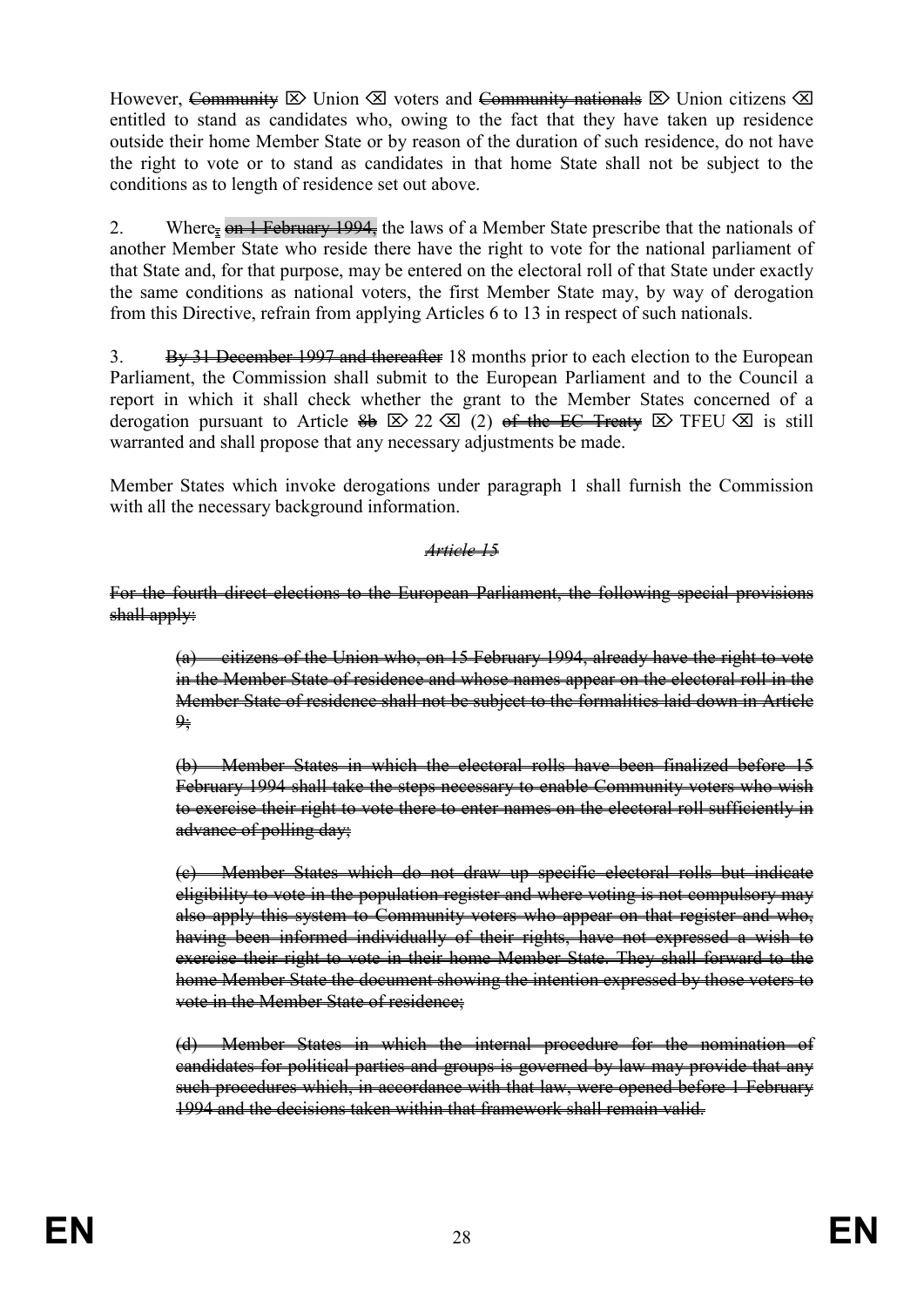# **CHAPTER IV**

# *FINAL PROVISIONS*

# *Article 1716*

*Reporting*

new

1. Within six months after each election to the European Parliament Member States shall send information to the Commission on the application of this Directive in their territory. In addition to general observations, the report shall contain statistical data on the participation in elections to the European Parliament of Union voters and Union citizens entitled to stand as candidates and a summary of the measures taken to support it.

 $\blacktriangleright$  93/109/EC (adapted)

 $\Rightarrow$  new

 $\Rightarrow$  2. Within one year after each election to the European Parliament,  $\Leftarrow$  t<del>The</del> Commission shall submit a report to the European Parliament and the Council by 31 December 1995 on the application of this Directive to the June 1994 elections to the European Parliament. On the basis of the said report the Council, acting unanimously on a proposal from the Commission and after consulting the European Parliament, may adopt provisions amending this Directive.

 $\theta$  new

# *Article 18*

# *Evaluation*

Within two years after the 2029 elections to the European Parliament, the Commission shall assess its application and produce an evaluation report on the progress towards achievement of the objectives contained herein. The evaluation shall also include a review on the functioning of Article 13.

# *Article 19*

# *Committee procedure*

1. The Commission shall be assisted by a committee. That committee shall be a committee within the meaning of Regulation (EU) No 182/2011.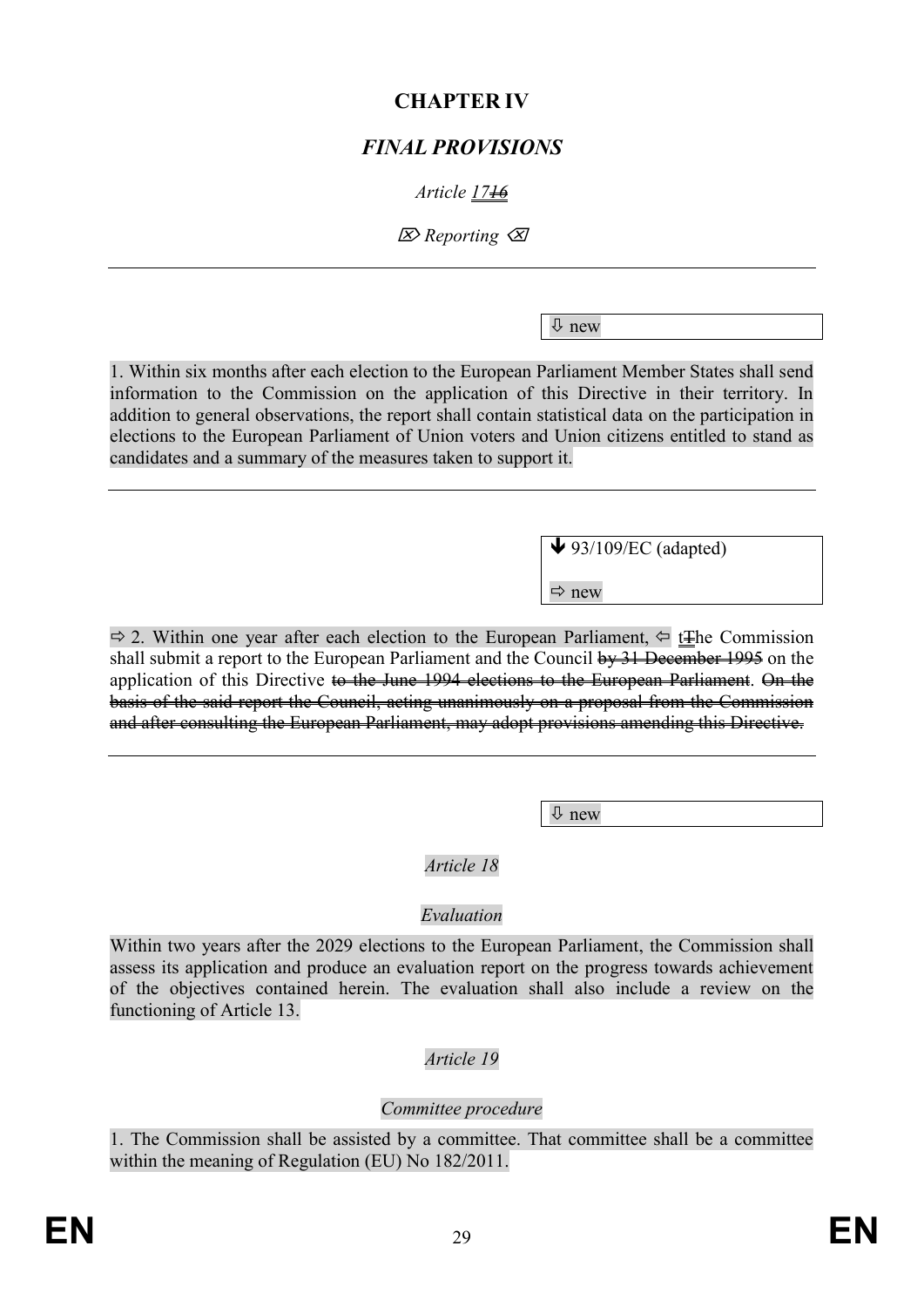2. Where reference is made to this paragraph, Article 5 of Regulation (EU) No 182/2011 shall apply.

3. Where reference is made to this paragraph, Article 8 of Regulation (EU) No 182/2011, in conjunction with Article 5 thereof, shall apply.

# *Article 20*

### *Exercise of the delegation*

1. The power to adopt delegated acts is conferred on the Commission subject to the conditions laid down in this Article.

2. The power to adopt delegated acts referred to in Articles 9, 10 and 13 shall be conferred on the Commission for an indeterminate period of time from the entry into force of this Directive.

3. The delegation of power referred to in Articles 9, 10 and 13 may be revoked at any time by the Council. A decision to revoke shall put an end to the delegation of the power specified in that decision. It shall take effect the day following the publication of the decision in the Official Journal of the European Union or at a later date specified therein. It shall not affect the validity of any delegated acts already in force.

4. Before adopting a delegated act, the Commission shall consult experts designated by each Member State in accordance with the principles laid down in the Interinstitutional Agreement on Better Law-Making of 13 April 2016.

5. As soon as it adopts a delegated act, the Commission shall notify it simultaneously to the European Parliament and to the Council.

6. A delegated act adopted pursuant to Articles 9, 10 and 13 shall enter into force only if no objection has been expressed by the Council within a period of two months of notification of that act to the European Parliament and the Council or if, before the expiry of that period, the Council has informed the Commission that it will not object. That period shall be extended by two months at the initiative of the Council.

 $\blacktriangleright$  93/109/EC (adapted)

 $\Rightarrow$  new

*Article* 21<sup>17</sup>

*Transposition*

Member States shall adopt  $\boxtimes$  and publish,  $\boxtimes \Rightarrow$  by 31 May 2023,  $\Leftrightarrow$  the laws, regulations and administrative provisions necessary to comply with  $\Rightarrow$  Articles 9(2) and (4), 10(1), 11(1), (3) and (4), 12, 13(1), (2) and (3), 14, 15, 17 and Annexes I, II and III  $\Leftrightarrow$  this Directive no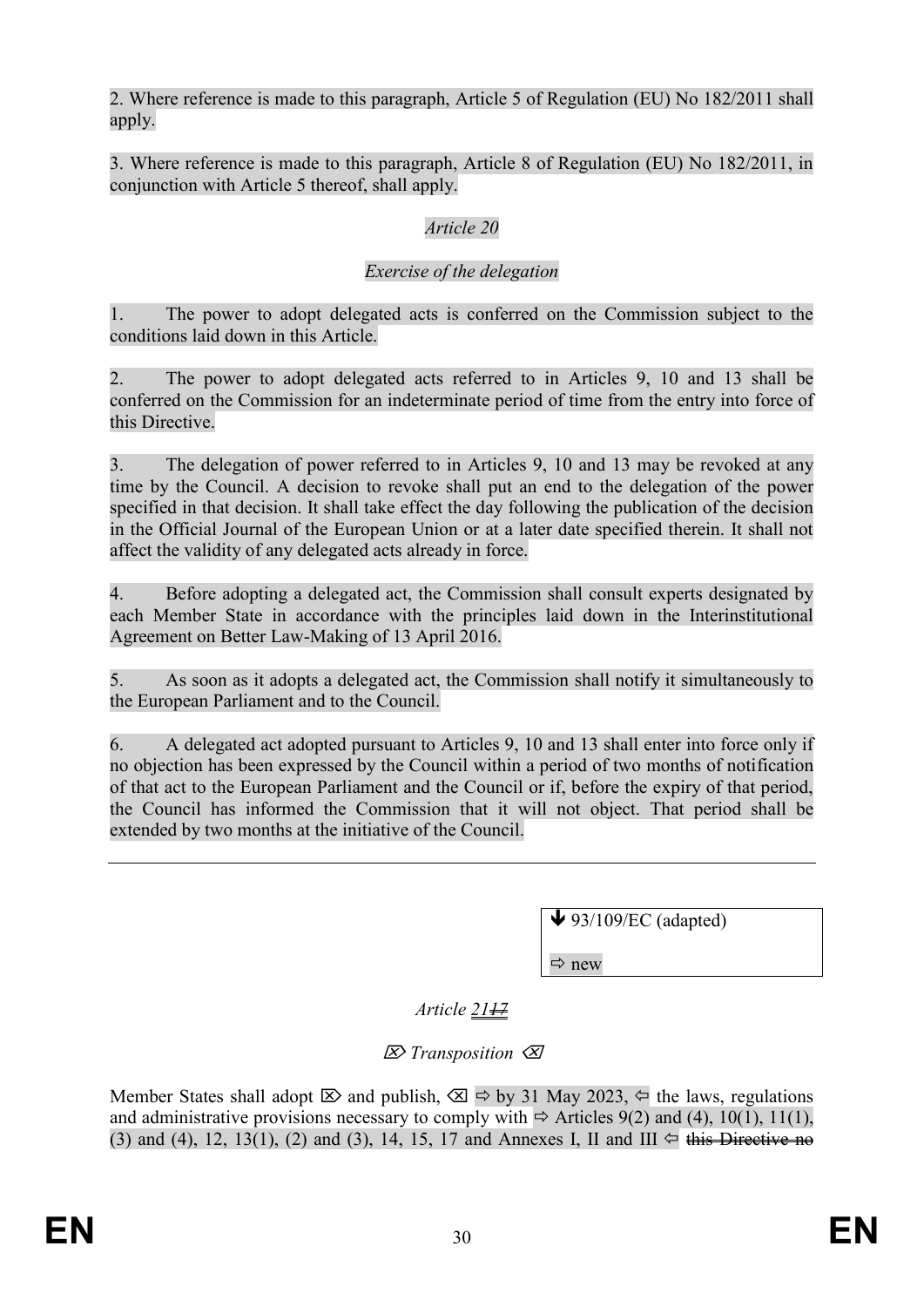later than 1 February 1994. They shall forthwith inform  $\boxtimes$  immediately communicate the text of those measures to  $\otimes$  the Commission thereof.

new

They shall apply those measures from 31 May 2023.

 $\blacktriangleright$  93/109/EC (adapted)

When Member States adopt these measures, they shall contain a reference to this Directive or shall be accompanied by such reference on the occasion of their official publication.  $\boxtimes$  They shall also include a statement that references in existing laws, regulations and administrative provisions to the Directive repealed by this Directive shall be construed as references to this Directive.  $\boxtimes$  The methods of making such reference shall be laid down by Member States  $\boxtimes$  shall determine how such reference is to be made and how that statement is to be formulated  $\otimes$ 

 $\mathbb{Z}$  2. Member States shall communicate to the Commission the text of the main provisions of national law which they adopt in the field covered by this Directive.  $\otimes$ 

#### $\overline{\mathcal{A}}$  Article 22  $\overline{\mathcal{A}}$

#### $\mathbb{Z}$  Repeal  $\mathbb{Z}$

 $\triangleright$  Directive 93/109/EC, as amended by the Directive listed in Annex IV, Part A, is repealed with effect from 31 May 2023, without prejudice to the obligations of the Member States relating to the time-limits for the transposition into national law of the Directives set out in Annex IV, Part B.

 $\boxtimes$  References to the repealed Directives shall be construed as references to this Directive and shall be read in accordance with the correlation table in Annex V.  $\otimes$ 

#### *Article 2318*

#### *Entry into force and application*

This Directive shall enter into force on the  $\boxtimes$  twentieth  $\boxtimes$  day  $\boxtimes$  following that  $\boxtimes$  of its publication in the *Official Journal of the European*  $\boxtimes$  *Union*  $\boxtimes$  <del>Communities</del>.

 $\boxtimes$  Articles 1 to 8, 9(1) and (3), 10(2) and 11(2) shall apply from 31 May 2023.  $\boxtimes$